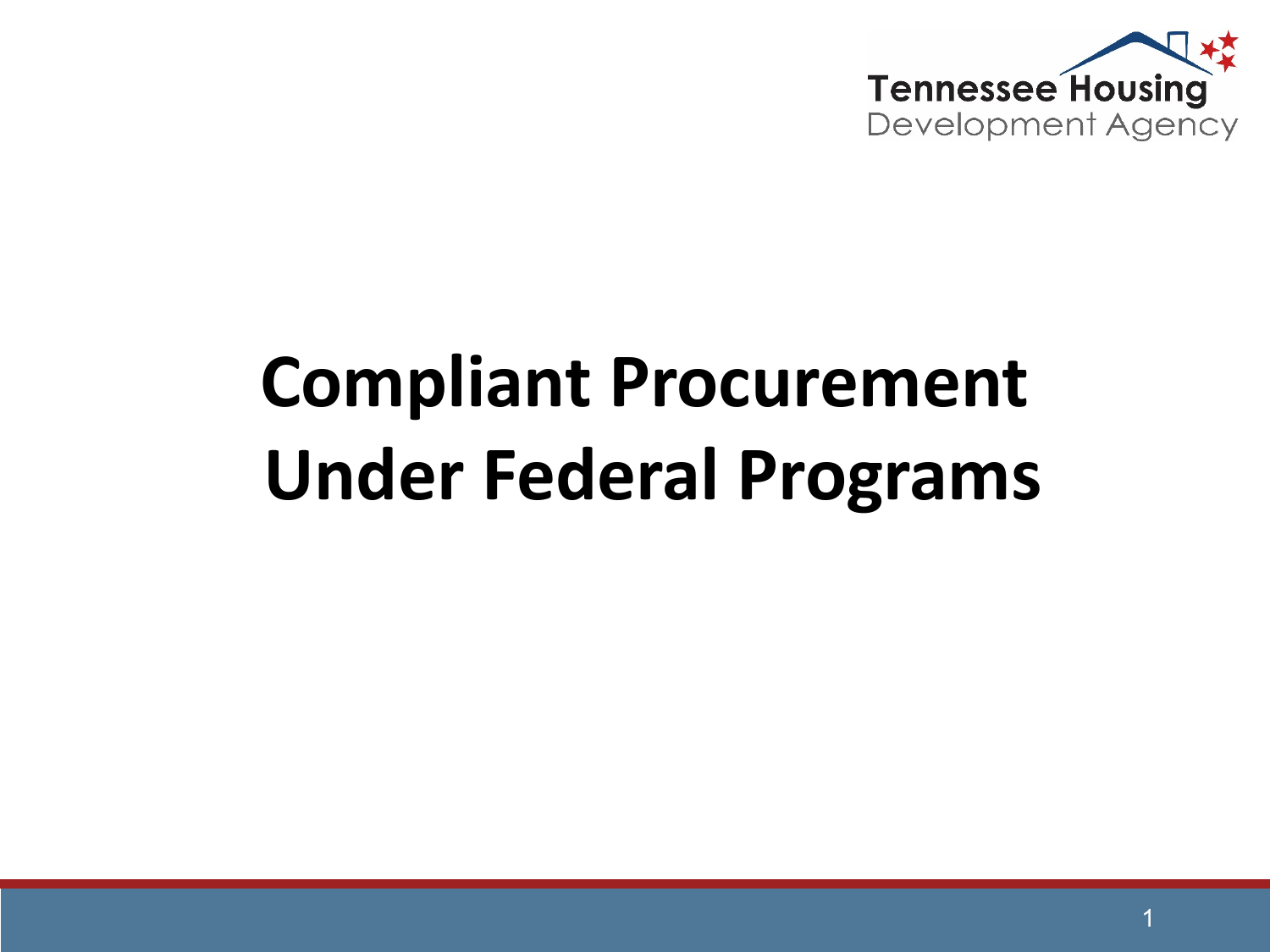

# **Why Uniform Guidance?**

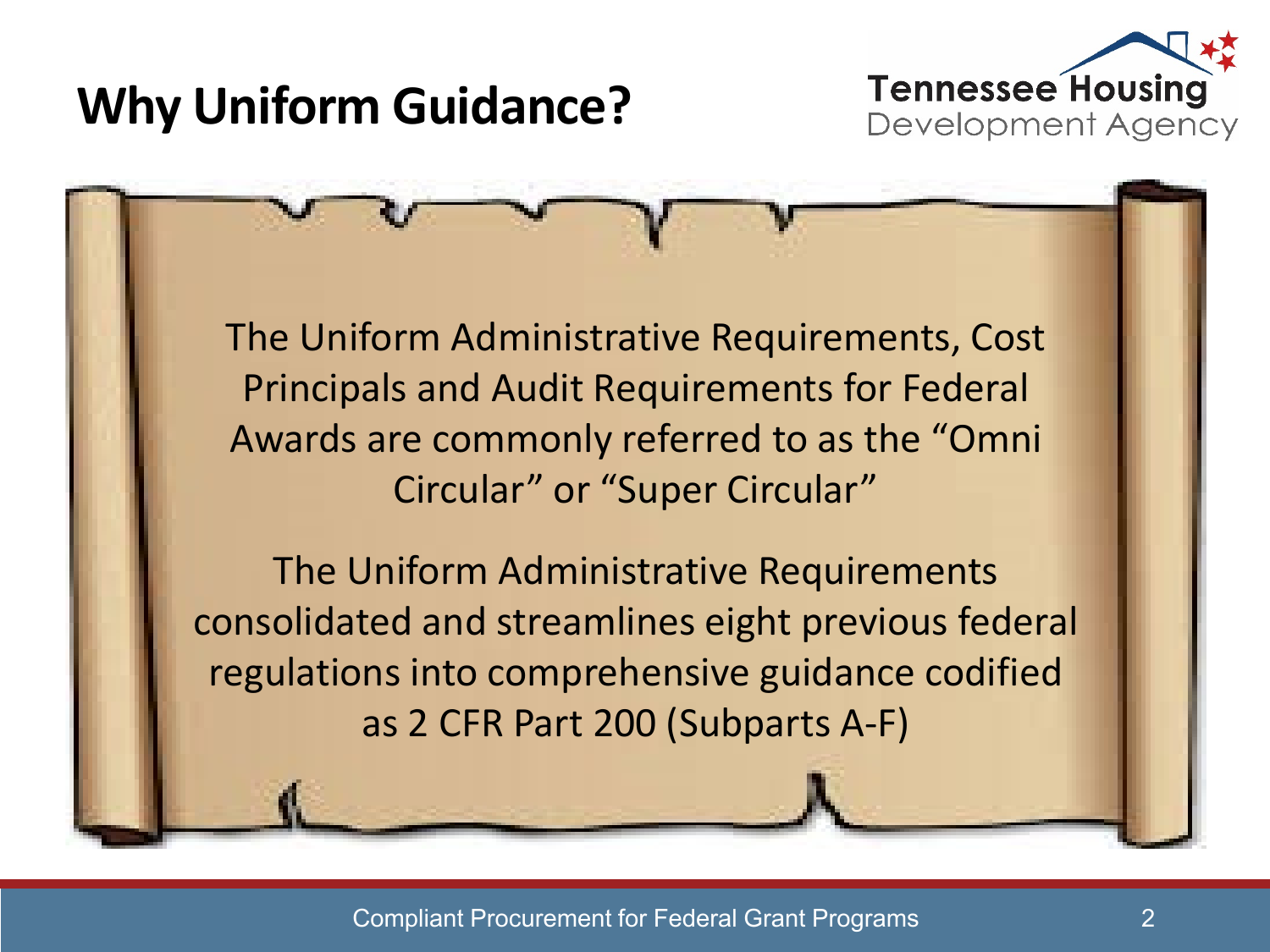

# **Objectives of Uniform Guidance**

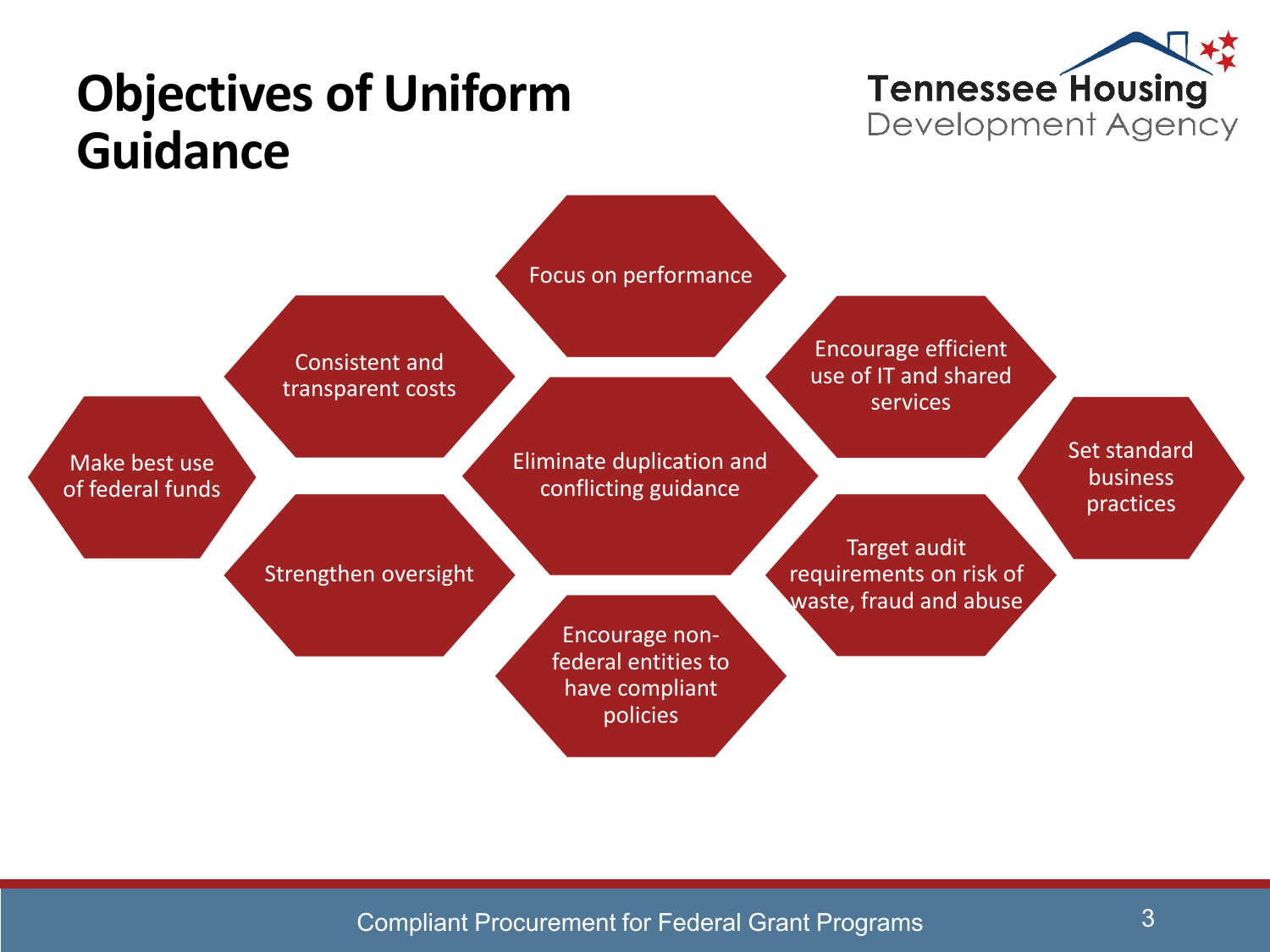# **Effective Date of Procurement Standards**



•Uniform Guidance Procurement Standards 200.317 - 200.326 are effective for all Grants with terms beginning July 1, 2016 and after.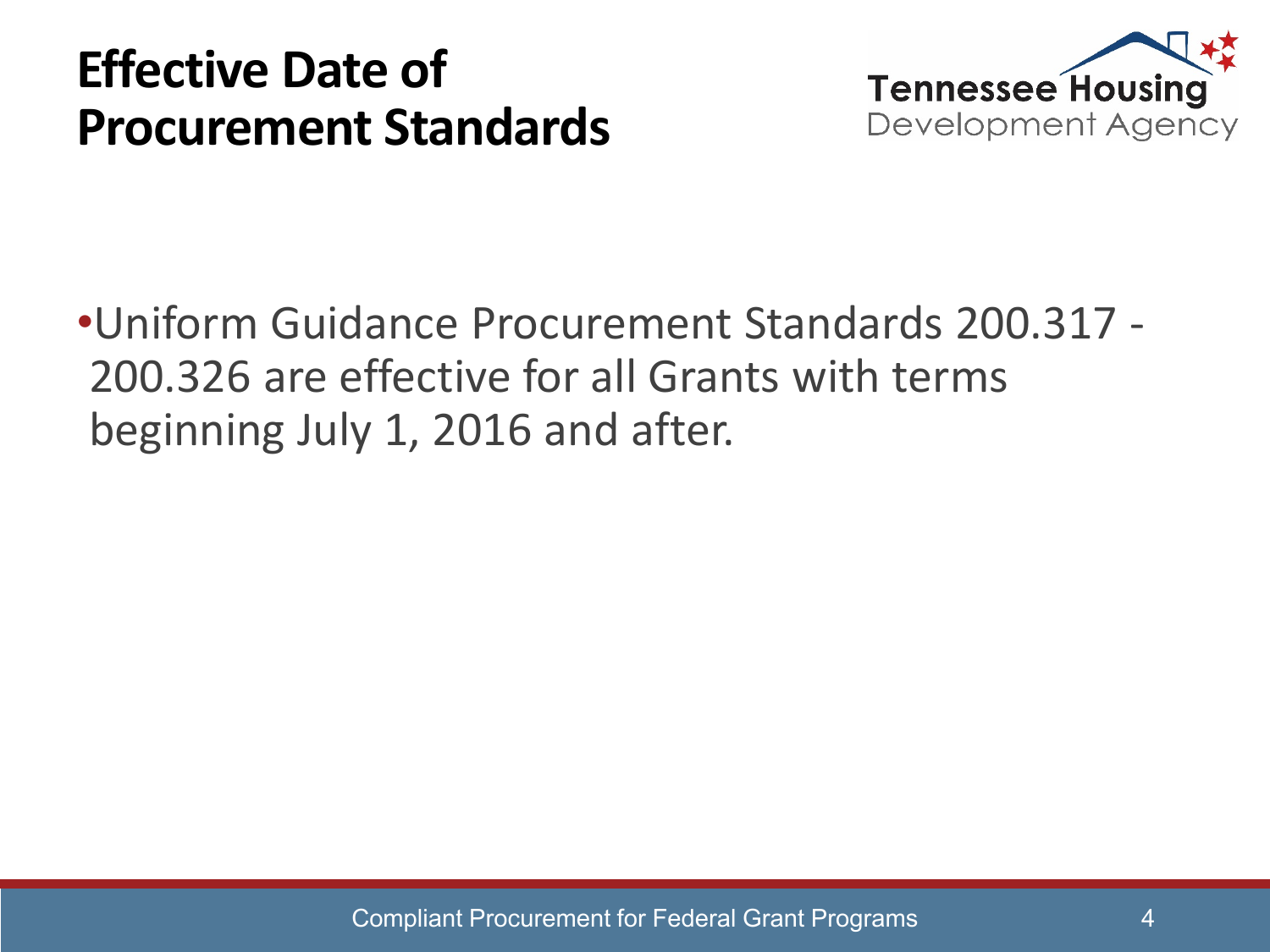# **Grant Compliance Components**





Compliant Procurement for Federal Grant Programs 5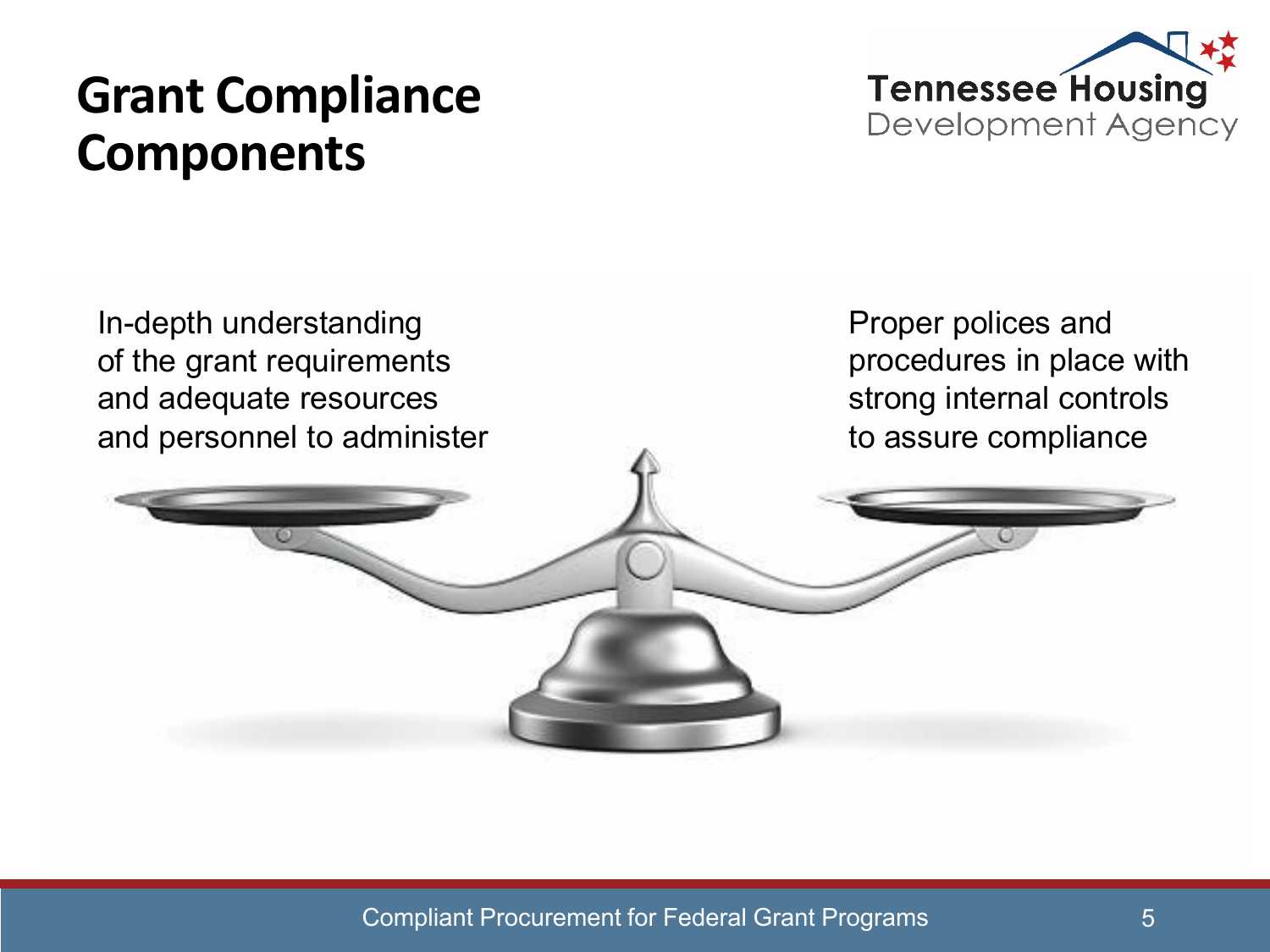

#### Compliant Procurement for Federal Grant Programs 6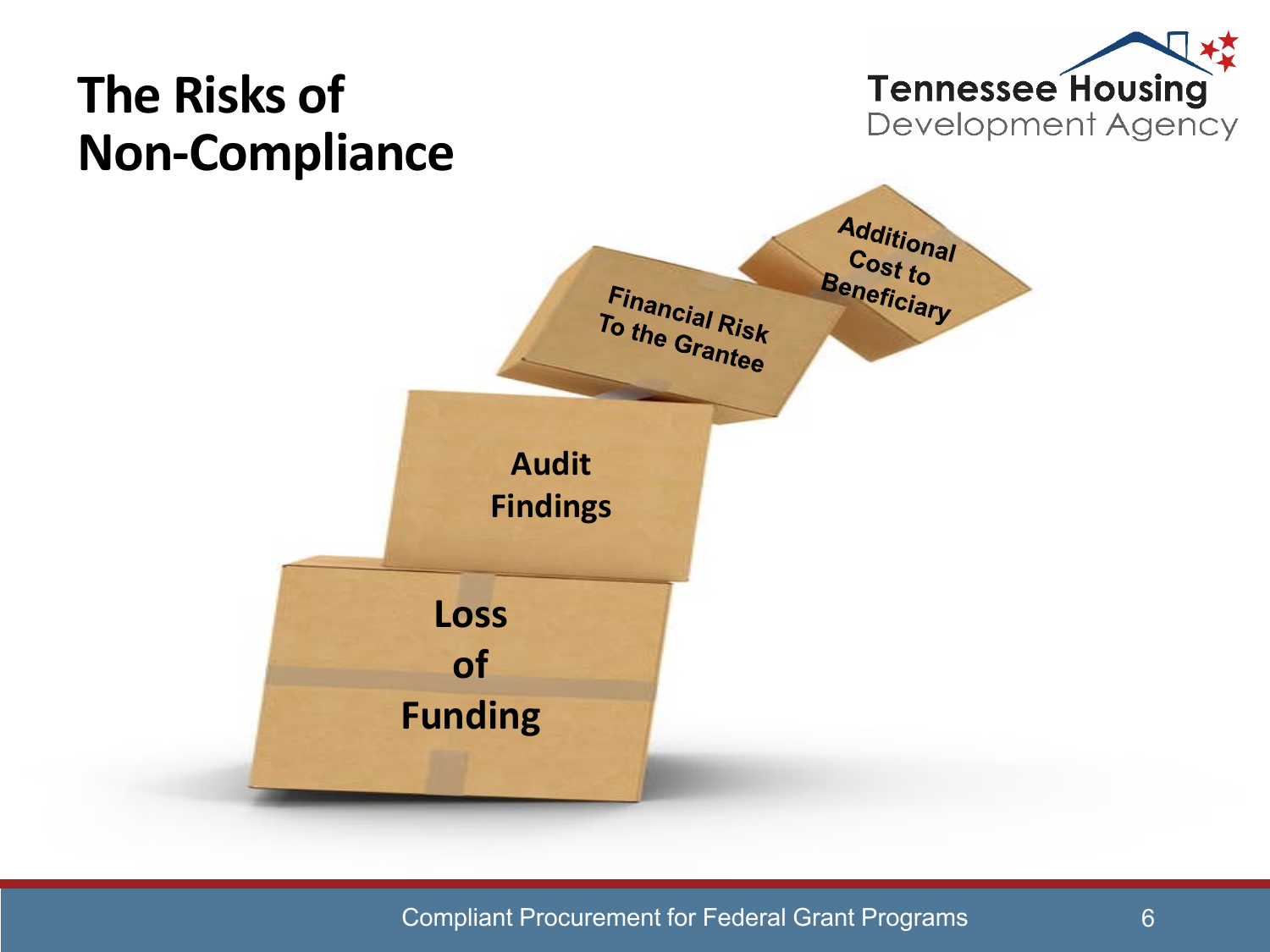

# **Sources of Procurement Compliance Requirements**

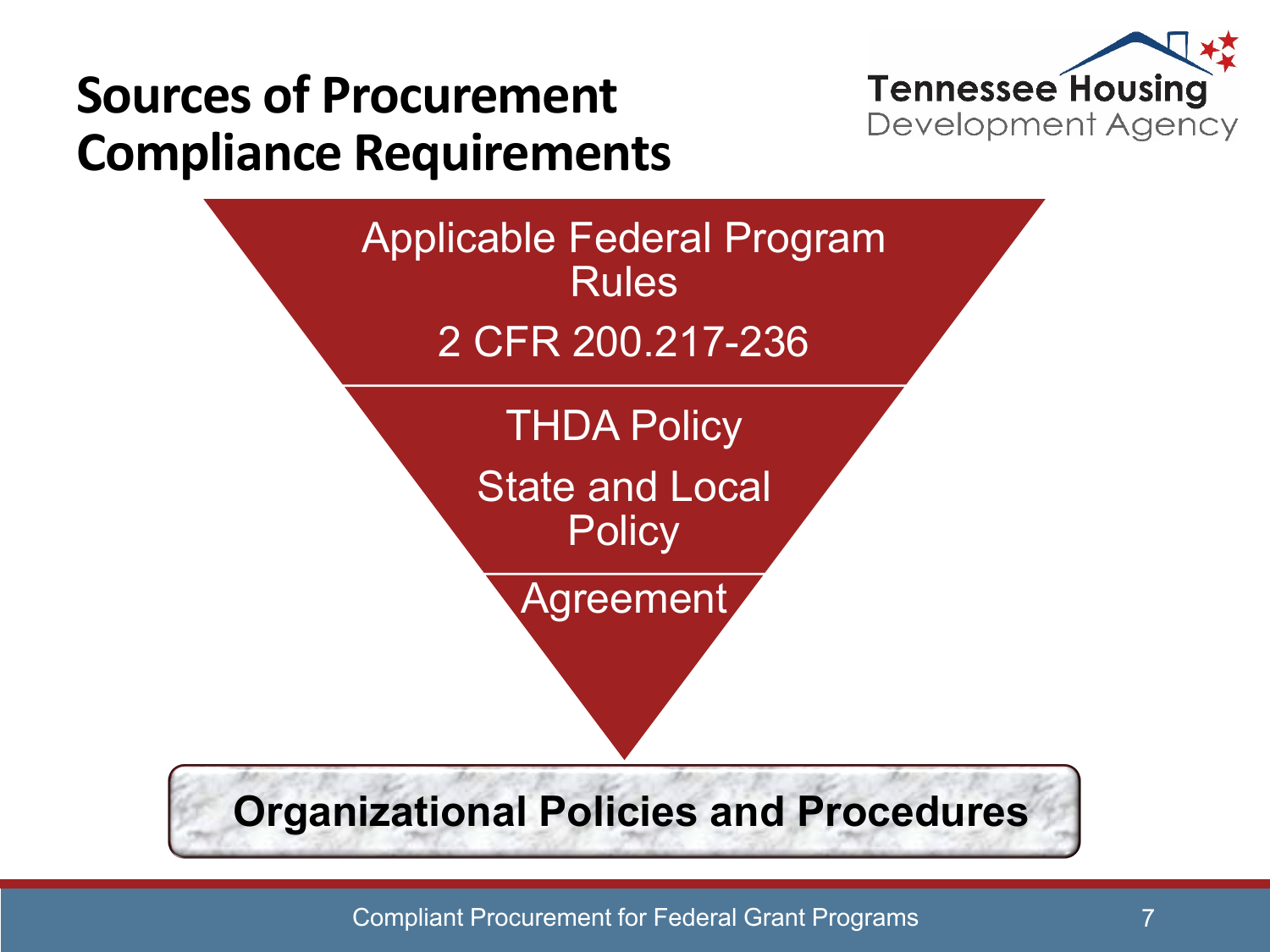# **Procurement Standards 2 CFR 200.317-326**



All non-federal entities, including sub-recipients of a state, must follow the following Uniform Guidance provisions.

- 200.318 General procurement standards
- 200.319 Competition
- 200.320 Methods of procurement to be followed
- 200.321 Contracting with small and minority business, women's business enterprises, and labor surplus area firms
- 200.322 Procurement of recovered materials
- 200.323 Contract cost and price
- 200.324 Federal awarding agency or pass through entity review
- 200.325 Bonding requirements
- 200.326 Contract provisions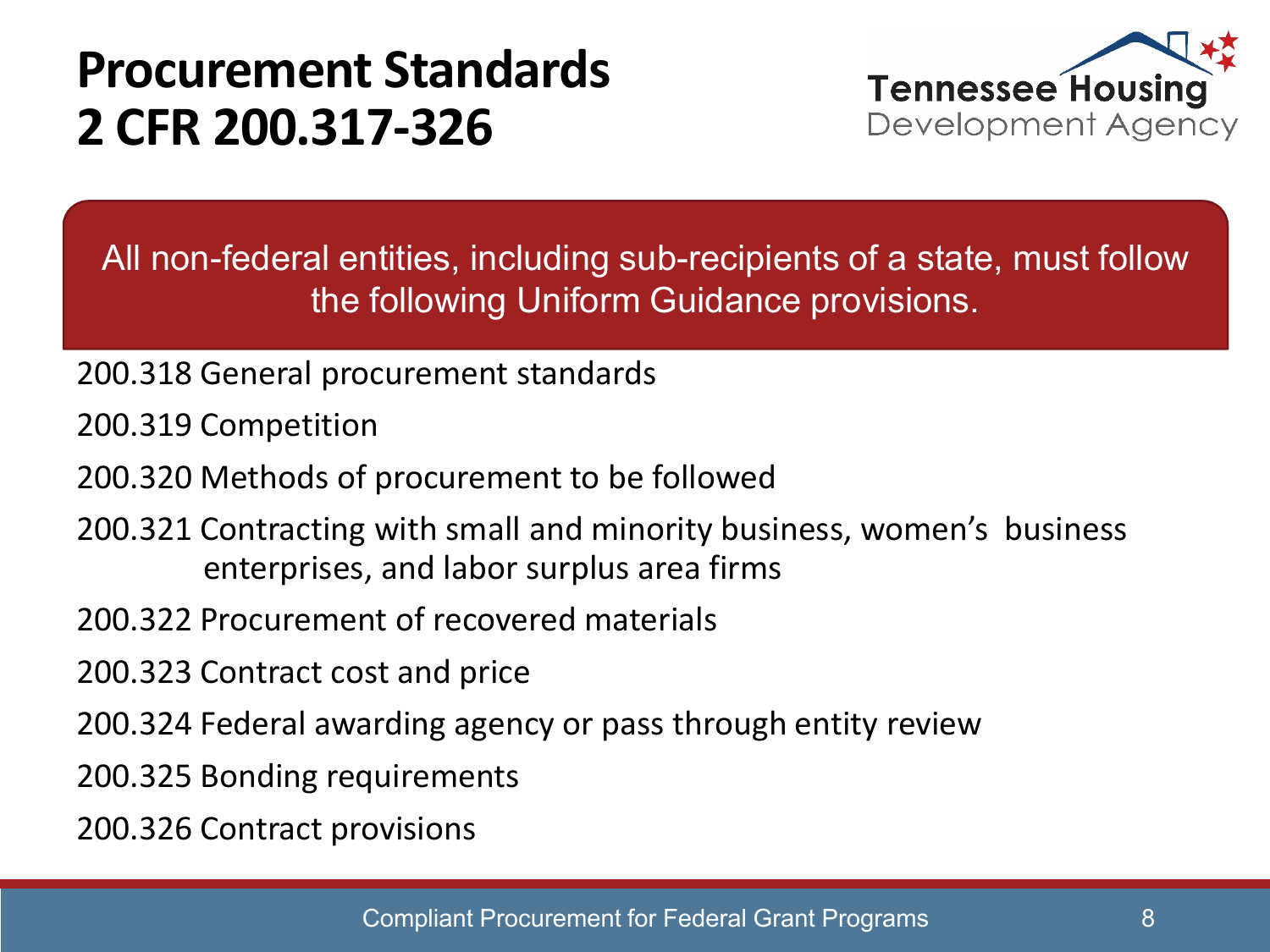## **Procurement Standards 200.317**



- **Procurement by States:** States must follow the same policies and procedures used for non-Federal procurements.
- **Local Governments**: Must comply with local governments procurement policy and all state and federal procurement requirements, which ever are more stringent.
- **Non-Profits:** Must comply with organizational procurement policy and state and federal procurement requirements, which ever are more stringent.
- **Public Housing Authorities:** Must comply with local governments procurement policy and all state and federal procurement requirements, which ever are more stringent.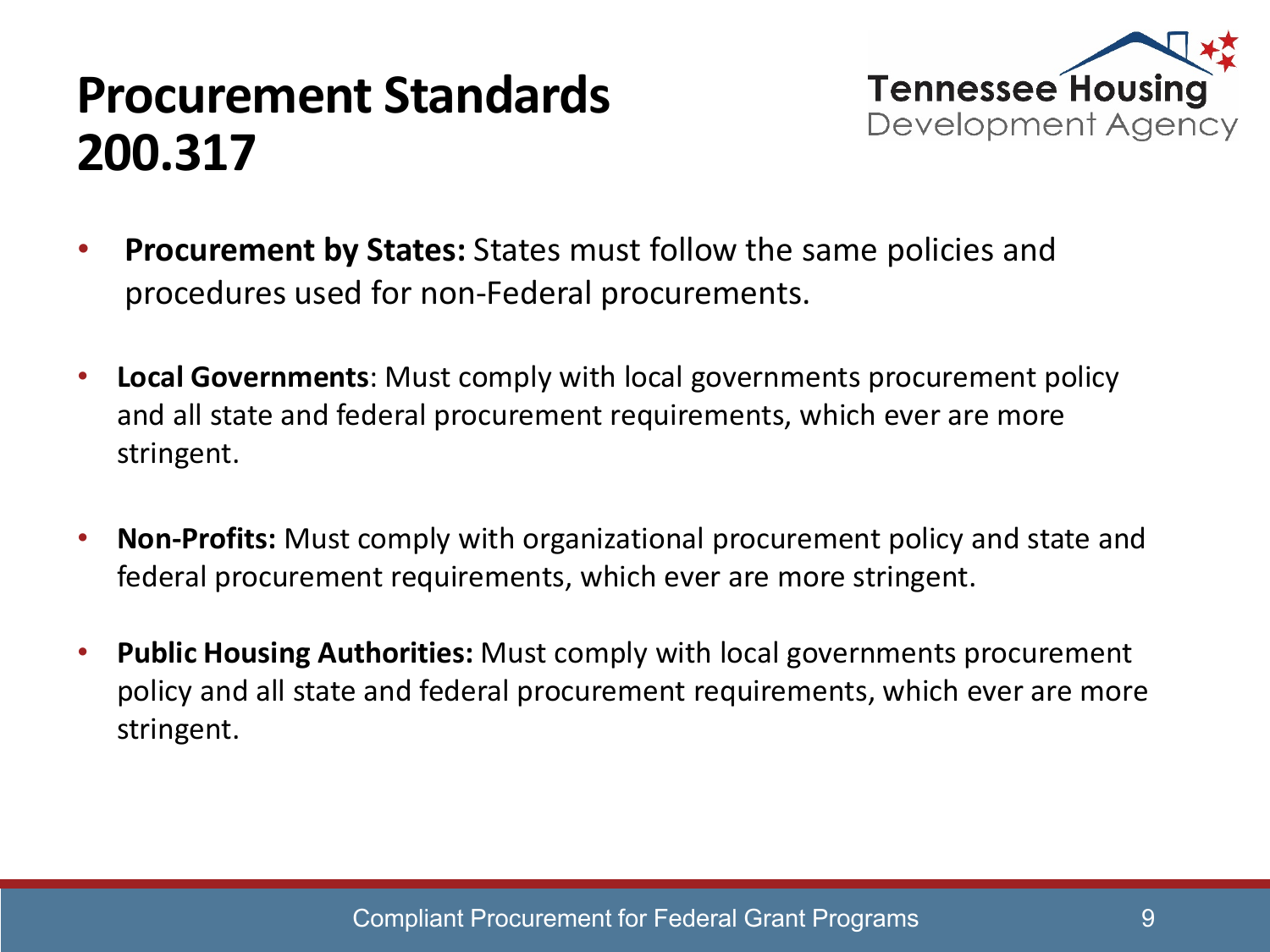### **Must vs Should**



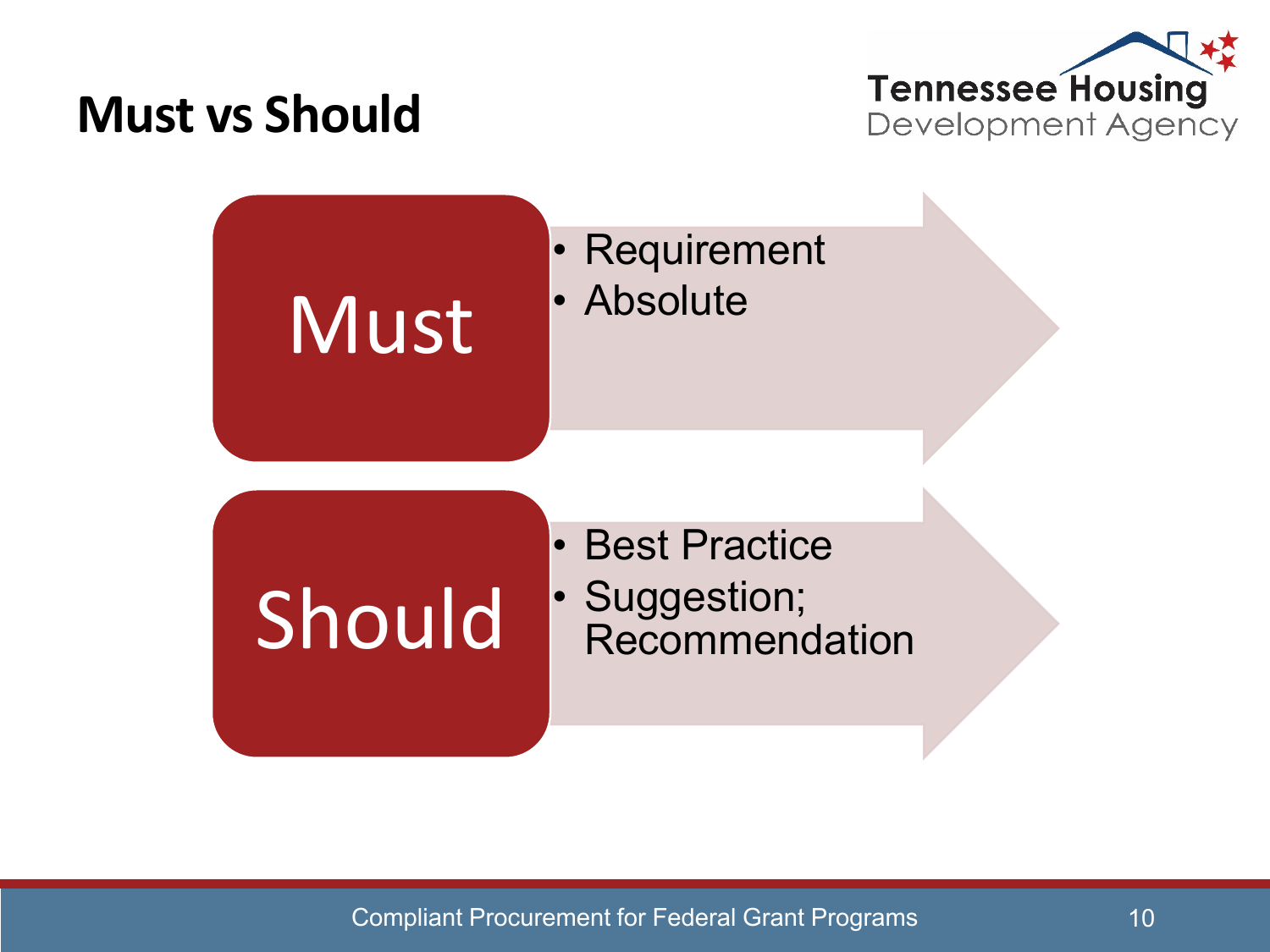# **Procurement Standards 200.318 (c) Conflicts**



- •**Conflict:** A conflict of interest would arise when the employee, officer, or agent, any member of his or her immediate family, his or her partner, or an organization which employs or is about to employ any of the parties indicated herein, has a financial or other interest in or a tangible personal benefit from a firm considered for a contract.
- •**Gratuities:** Officers, employees, and agents of the non-Federal entity must neither solicit nor accept gratuities, favors, or anything of monetary value from contractors or parties to subcontracts. However, non-Federal entities may set standards for situations in which the financial interest is not substantial or the gift is an unsolicited item of nominal value. The standards of conduct must provide for disciplinary actions to be applied for violations of such standards by officers, employees, or agents of the non-Federal entity.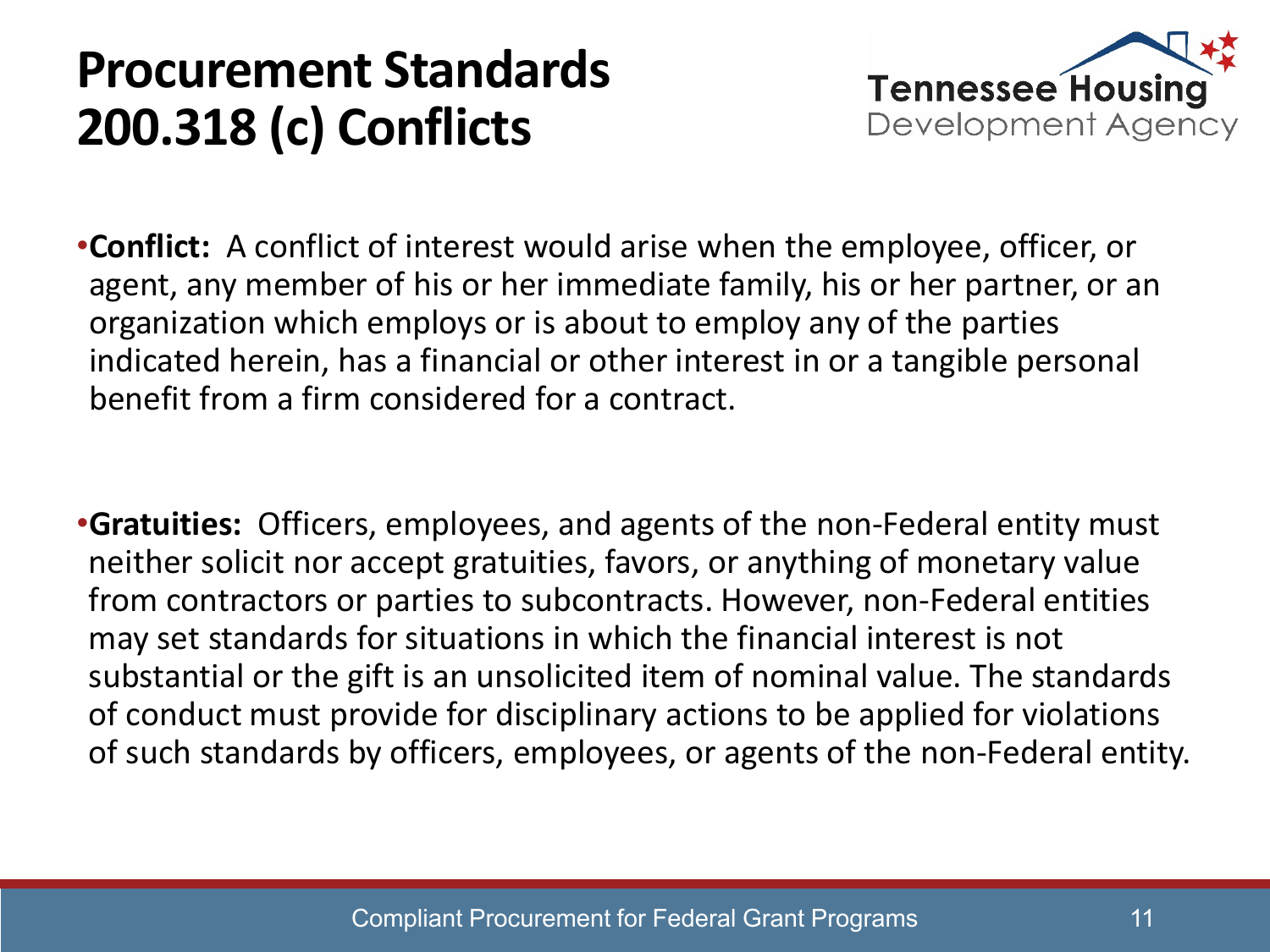# **Procurement Standards 200.318 (c) Conflicts**



**Organizational Conflict**

•Organizational conflicts of interest mean that because of relationships with a parent company, affiliate, or subsidiary organization, the entity is unable to or appears to be unable to be impartial in conducting a procurement action involving a related organization.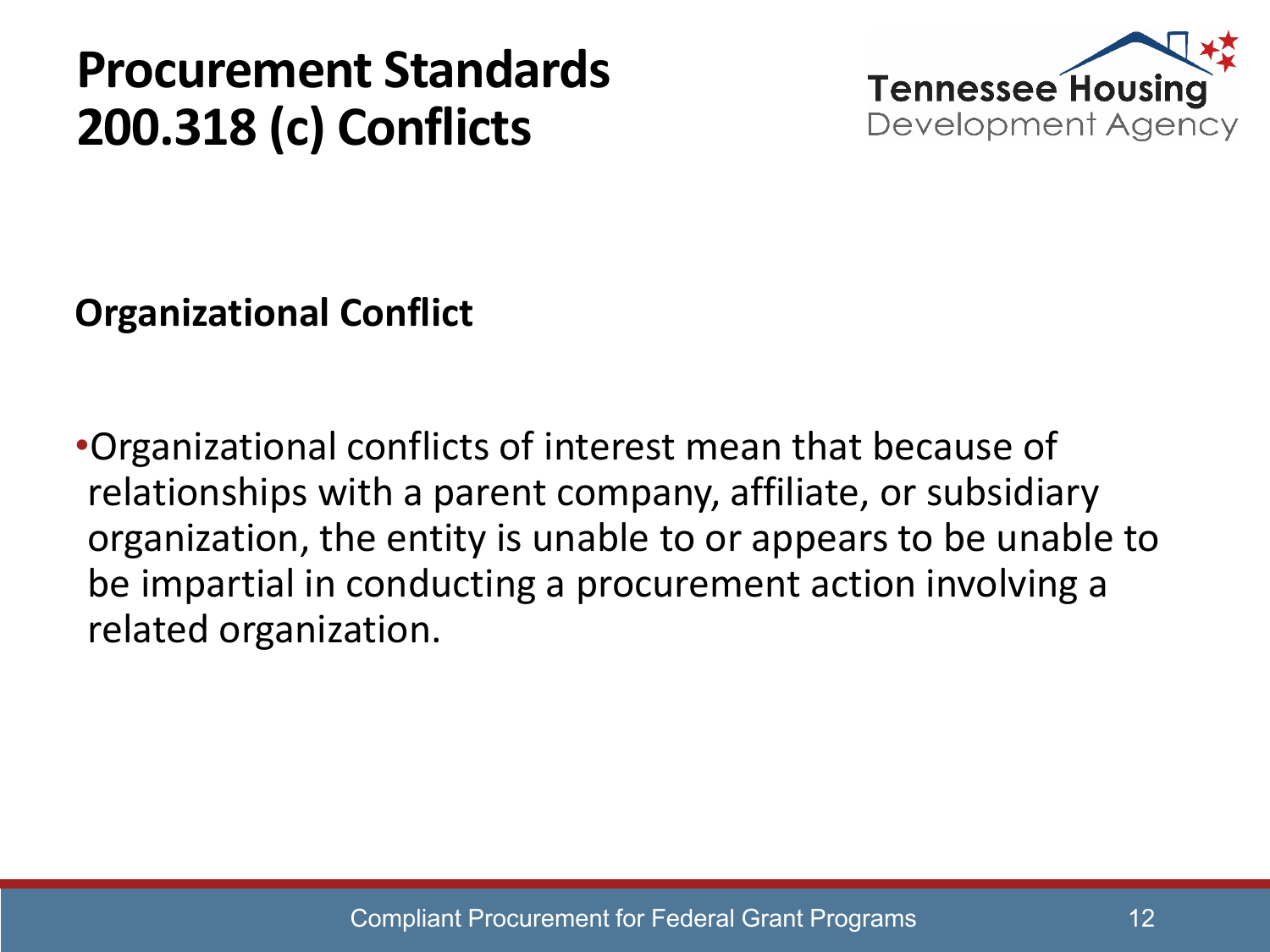# **Procurement Standards 200.318 (d-f)**



- •Organizations must avoid acquisition of unnecessary or duplicative items.
- •Consideration should be given to consolidating or breaking out procurement to obtain a more economical purchase.
- •**Organizations are encouraged to enter into state and local intergovernmental agreements or inter-entity agreements where appropriate for procurement or use of common or shared goods and services**.
- •Organizations are encouraged to use Federal excess and surplus property in lieu of new equipment or property.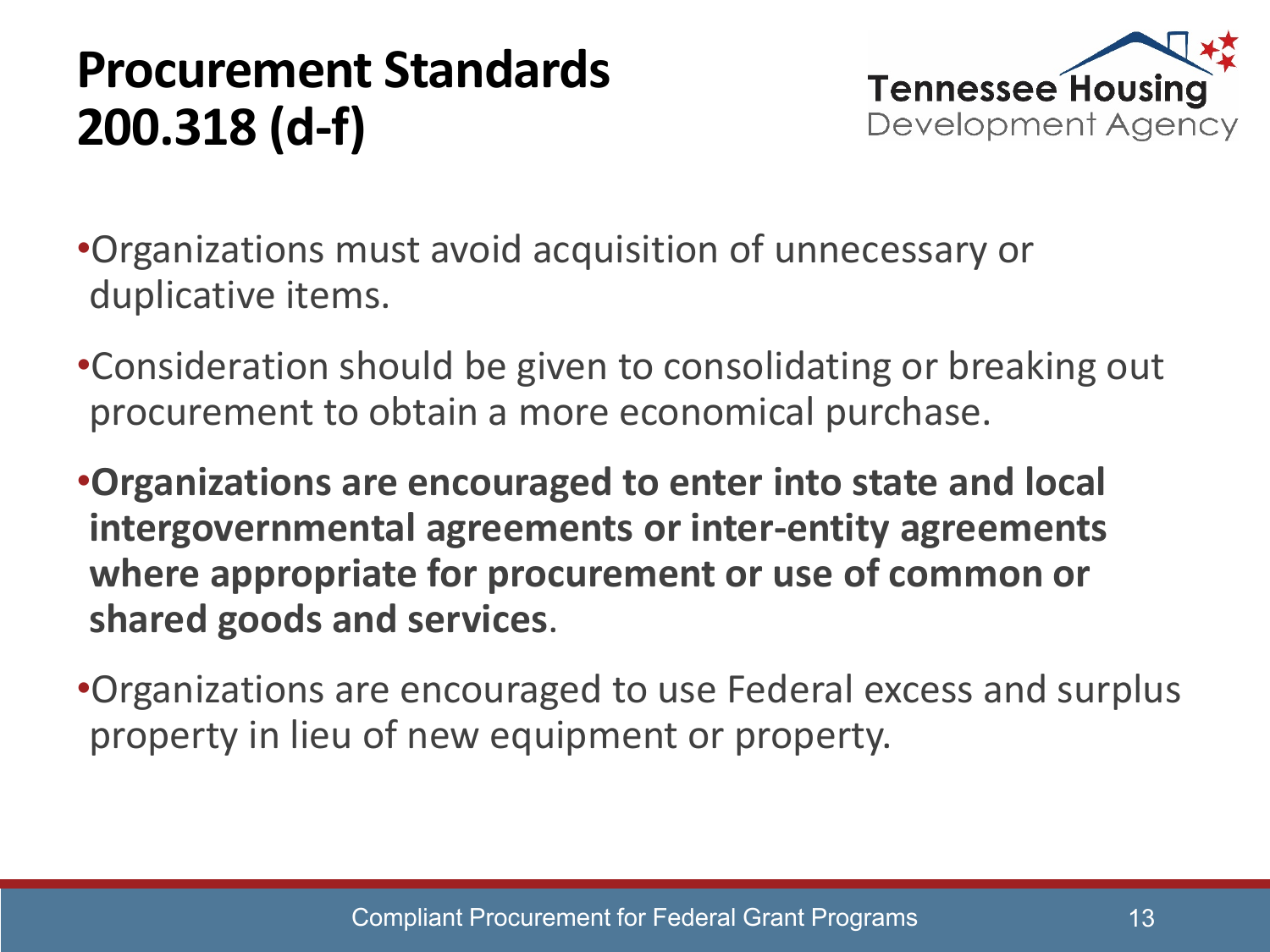# **Procurement Standards 200.318 (g-h)**



- •Organizations are encouraged to use value engineering clauses in construction contracts of sufficient size. Value engineering is a systematic and creative analysis of each contract item or task to ensure that its essential function is provided at the overall lowest cost.
- •Organization must award contracts only to responsible contractors possessing the ability to perform successfully. Consideration will be given to contractor integrity, compliance with public policy, past performance and financial and technical resources.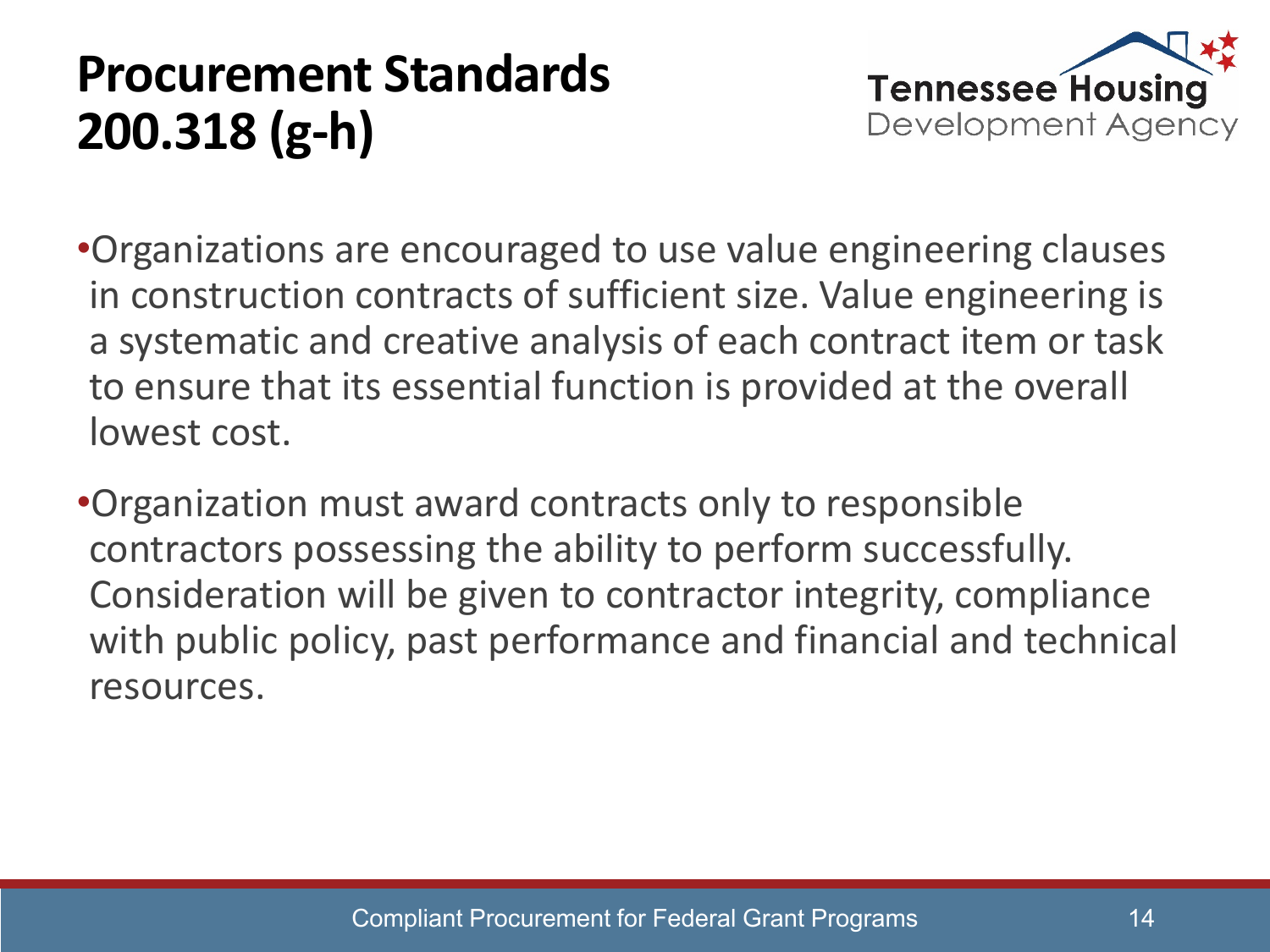# **Procurement Standards 200.318 (i-k)**



- •Organizations must maintain records sufficient to document the rationale for the following, but not limited to:
	- ◦Method of procurement,
	- ◦Method of solicitation
	- ◦Selection of contract type,
	- ◦Contractor selection or rejection, and
	- ◦Basis for contract price.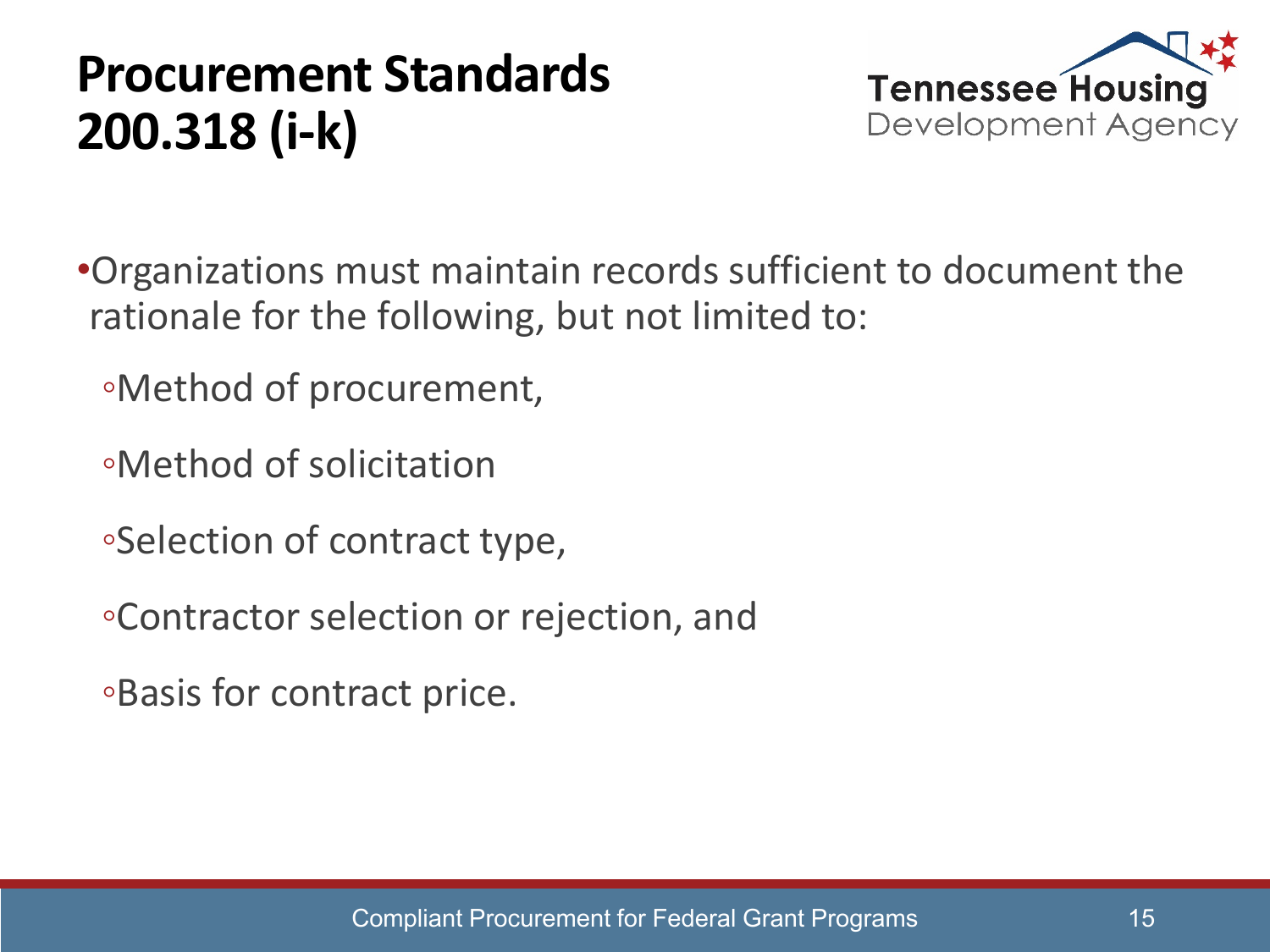# **Procurement Standards 200.318 (i-k)**



- •Time and materials contracts can only be used after a determination that no other contract is suitable and if the contract includes a ceiling price that the contractor exceeds at this own risk.
- •Organization is solely responsible for good administrative practices and sound business judgment, and for the settlement of all contractual and administrative issues arising out of procurements.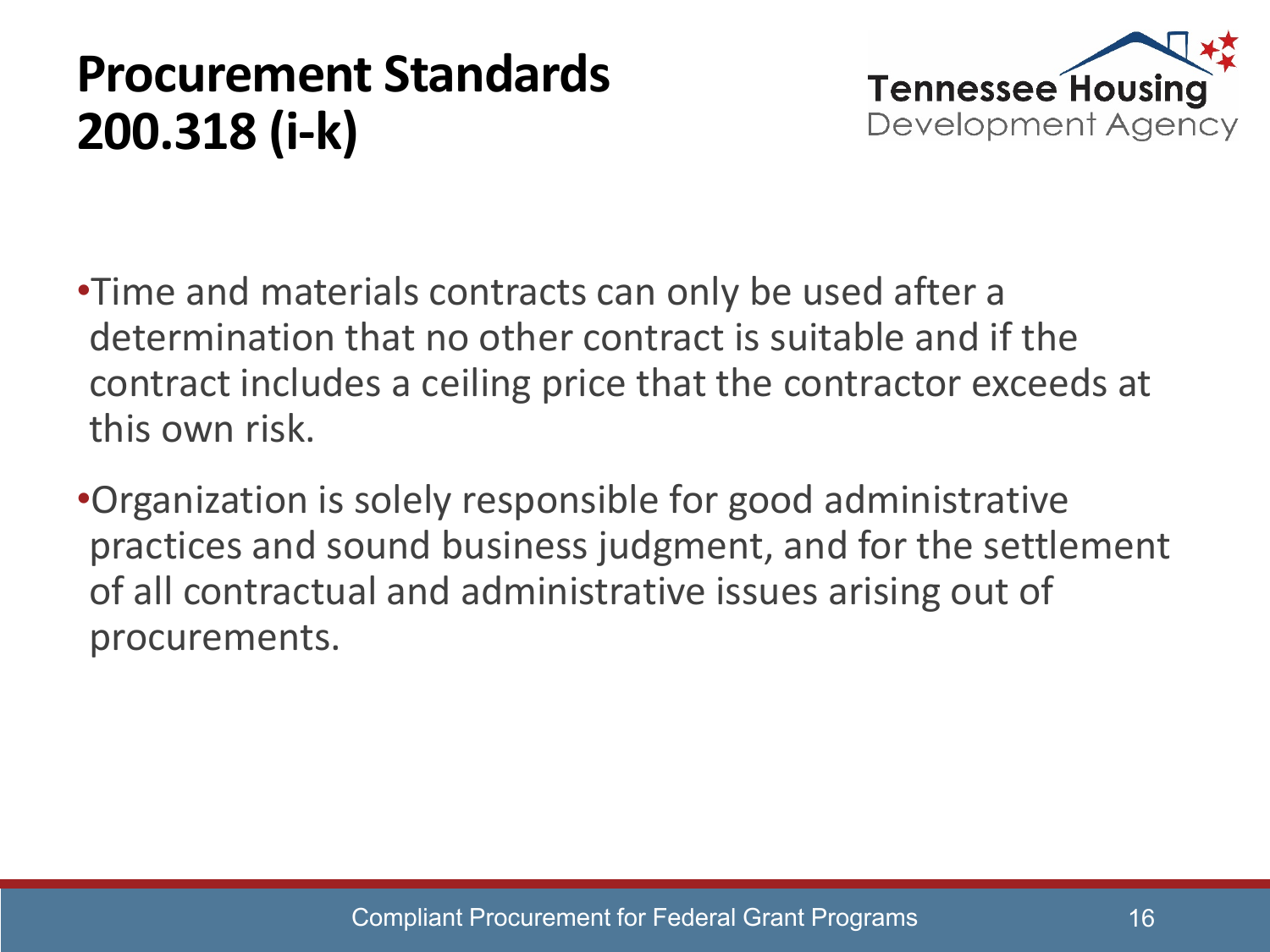# **Competition 200.319 (a-b)**



- •All procurements must be conducted in a manner that provides full and open competition. Situations considered to be restrictive of competition include:
	- Placing unreasonable qualifying requirements on firm
	- Requiring unnecessary experience and excessive bonding requirements
	- Noncompetitive pricing practices between firms or affiliated companies
	- Noncompetitive contracts to consultants that are on retainer
	- Organization conflicts of interest
	- Specifying on a "brand name" instead of allowing for "an equal" product consideration
	- Arbitrary actions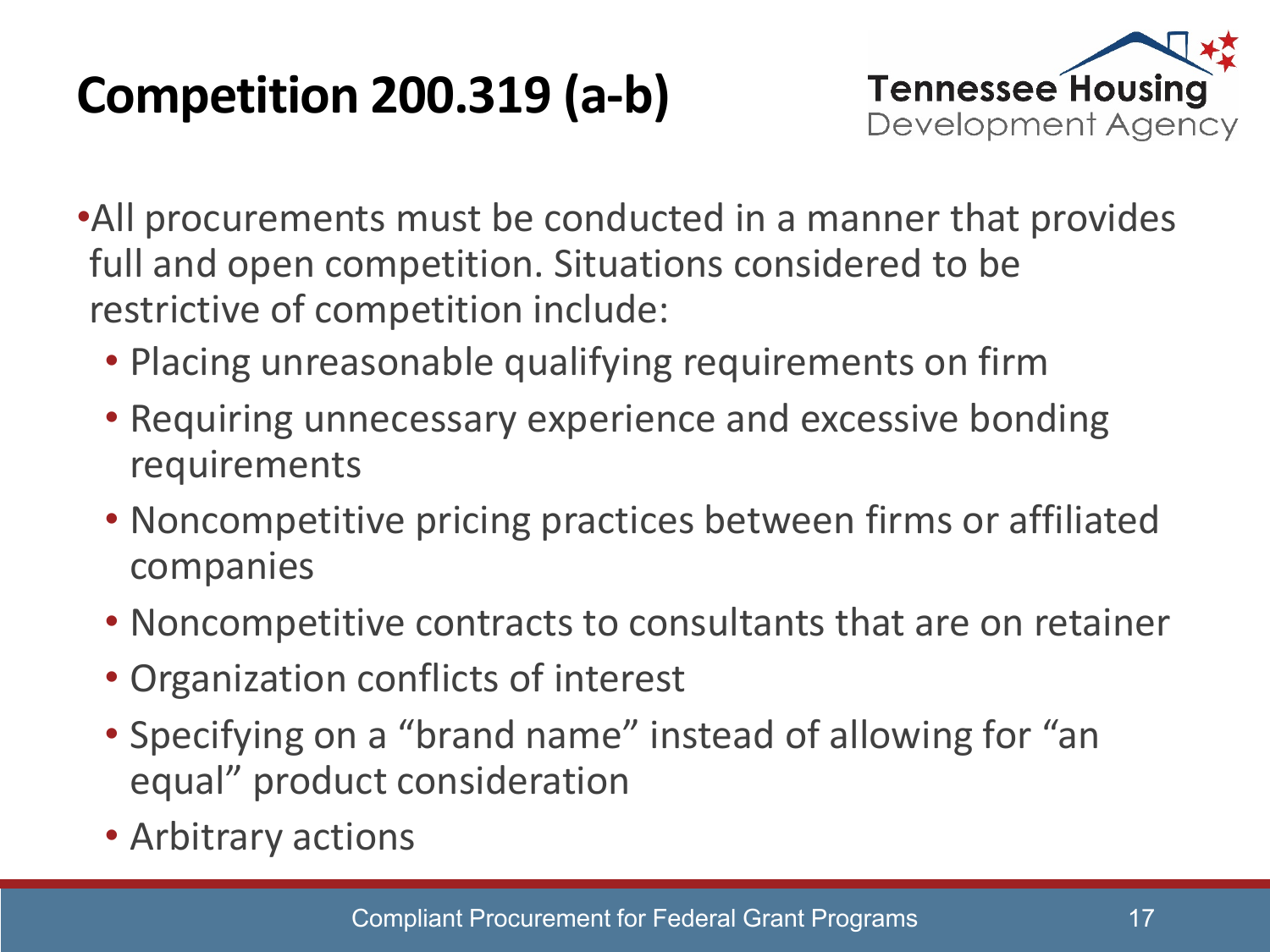### **Contract Cost and Price 200.323**



•Every procurement must have a cost or price analysis performed, including contract modifications.

- Method and degree of analysis can vary given the situation, but as a starting point independent estimates must be made before receiving bids or proposals
- Bids that exceed 10% of the cost analysis may be required to be re-bid and the solicitation broadened at THDA's discretion.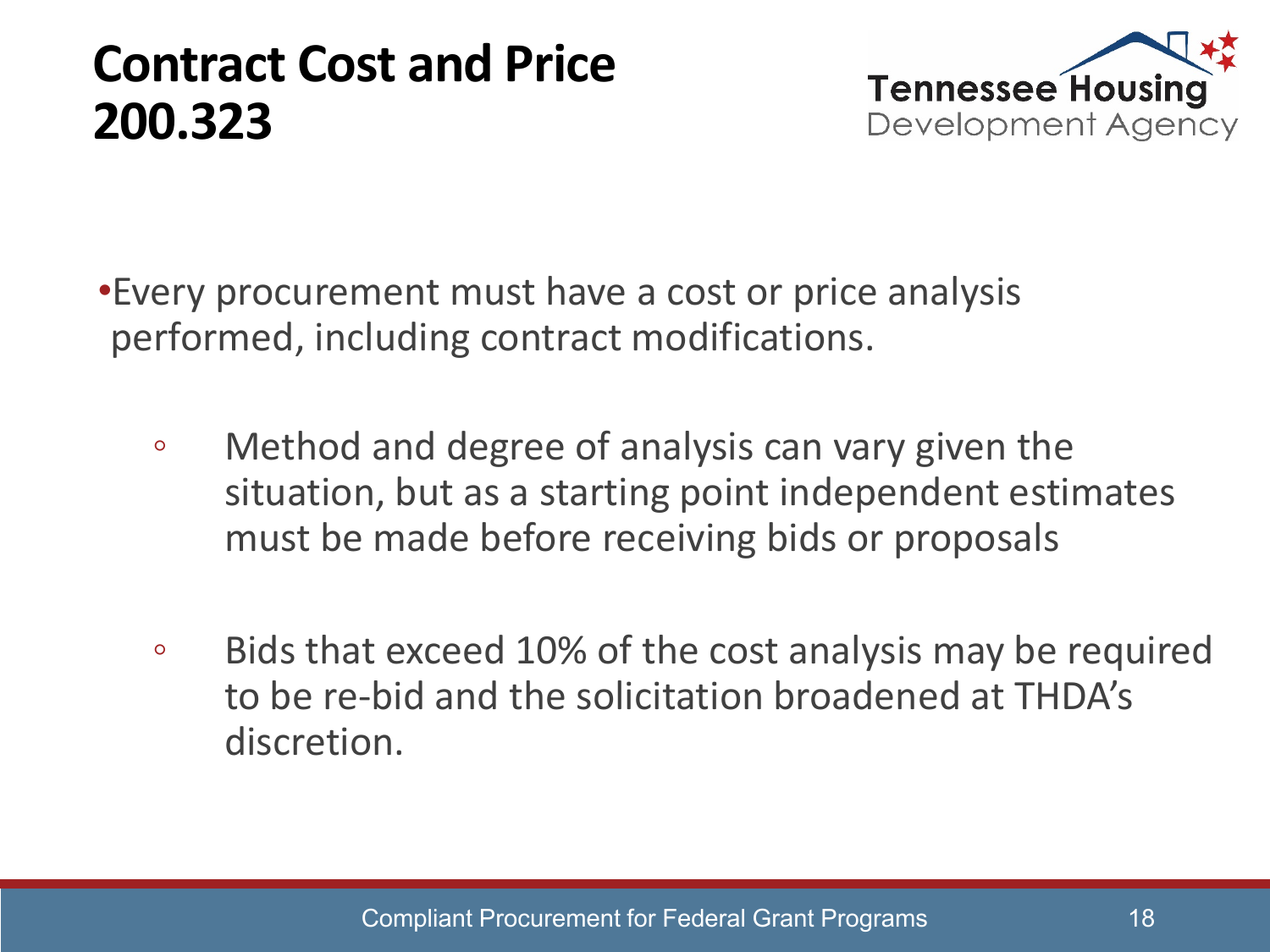# **Competition 200.319 (a-b)**



•Organizations are prohibited from using statutorily or administratively imposed state or geographical preferences (unless mandated by federal statute, or in cases where a state license, such as architectural or engineering, may be required to perform a project in the state)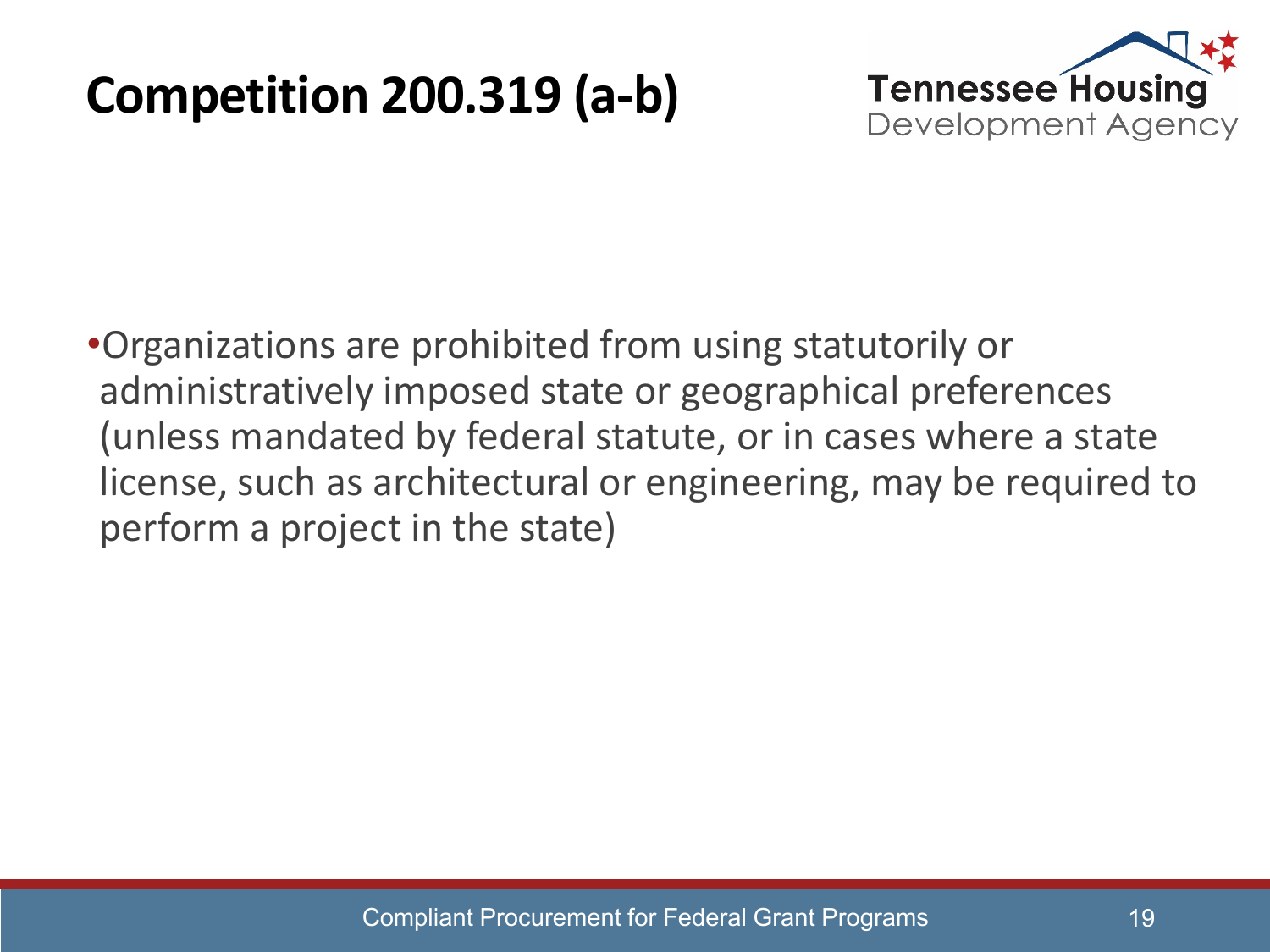# **Competition 200.319 (c) Written Procedures**



- •Clear and accurate description of the technical requirement for material, product or services.
	- Description must not contain features which unduly restrict competition (if competitively bid)
	- Detailed product specifications should be avoided if at all possible
	- A "brand name or equivalent" description may be used to define performance or other important requirements when it is impractical or uneconomical to make a clear and accurate description of the technical requirements.
	- Identify all of the requirements that offerors must fulfill and all other factors to be used in evaluating bids or proposals.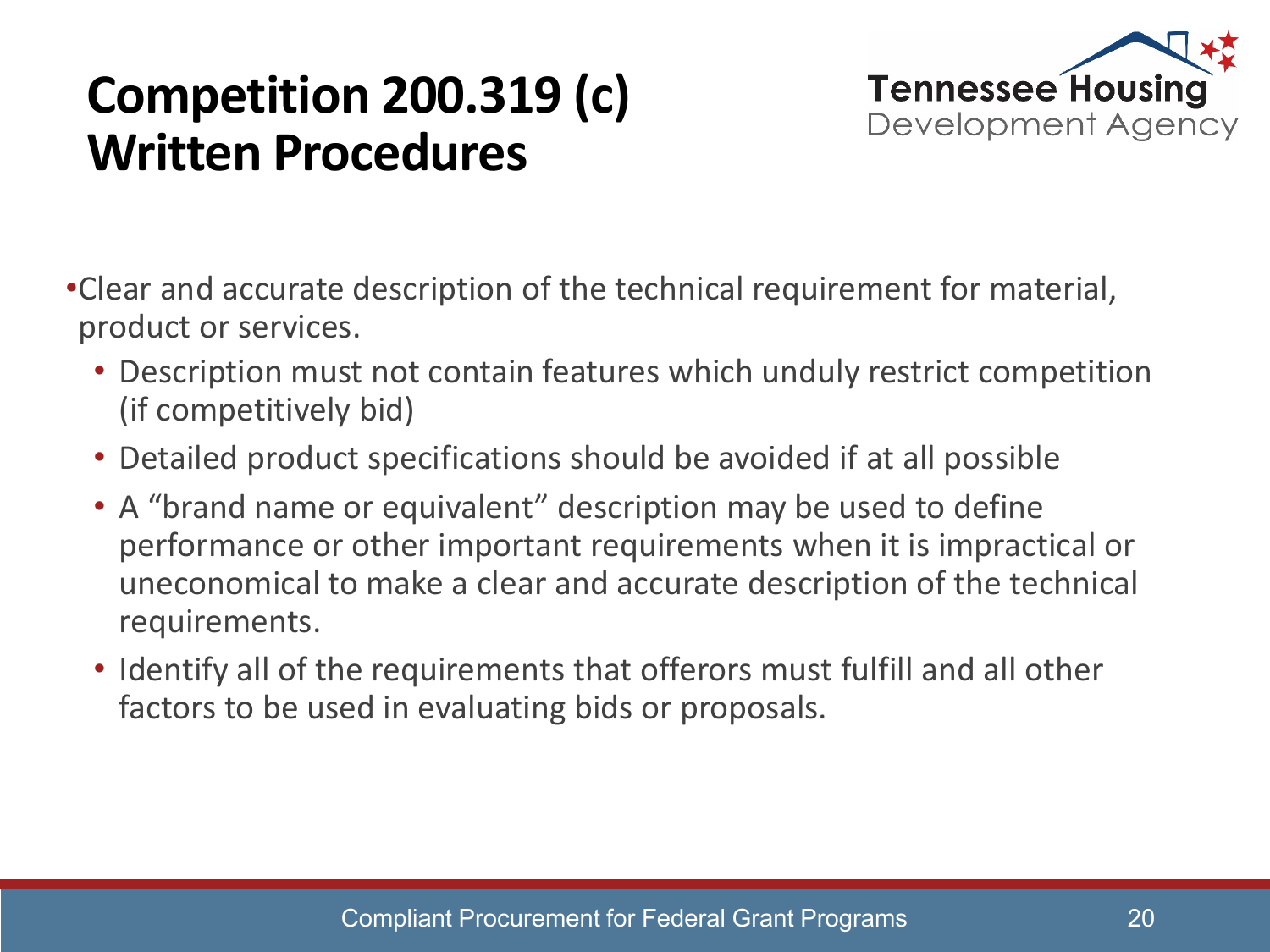# **Competition 200.319 (d)**



Organization must:

- •Ensure that all prequalified lists of persons, firms, or products that are used are current and include enough qualified sources to ensure maximum open and free competition.
	- Having a prequalified list does **NOT** satisfy the requirement to **publish** solicitations for individual contracts
- •Not preclude potential bidders from qualifying during the solicitation period.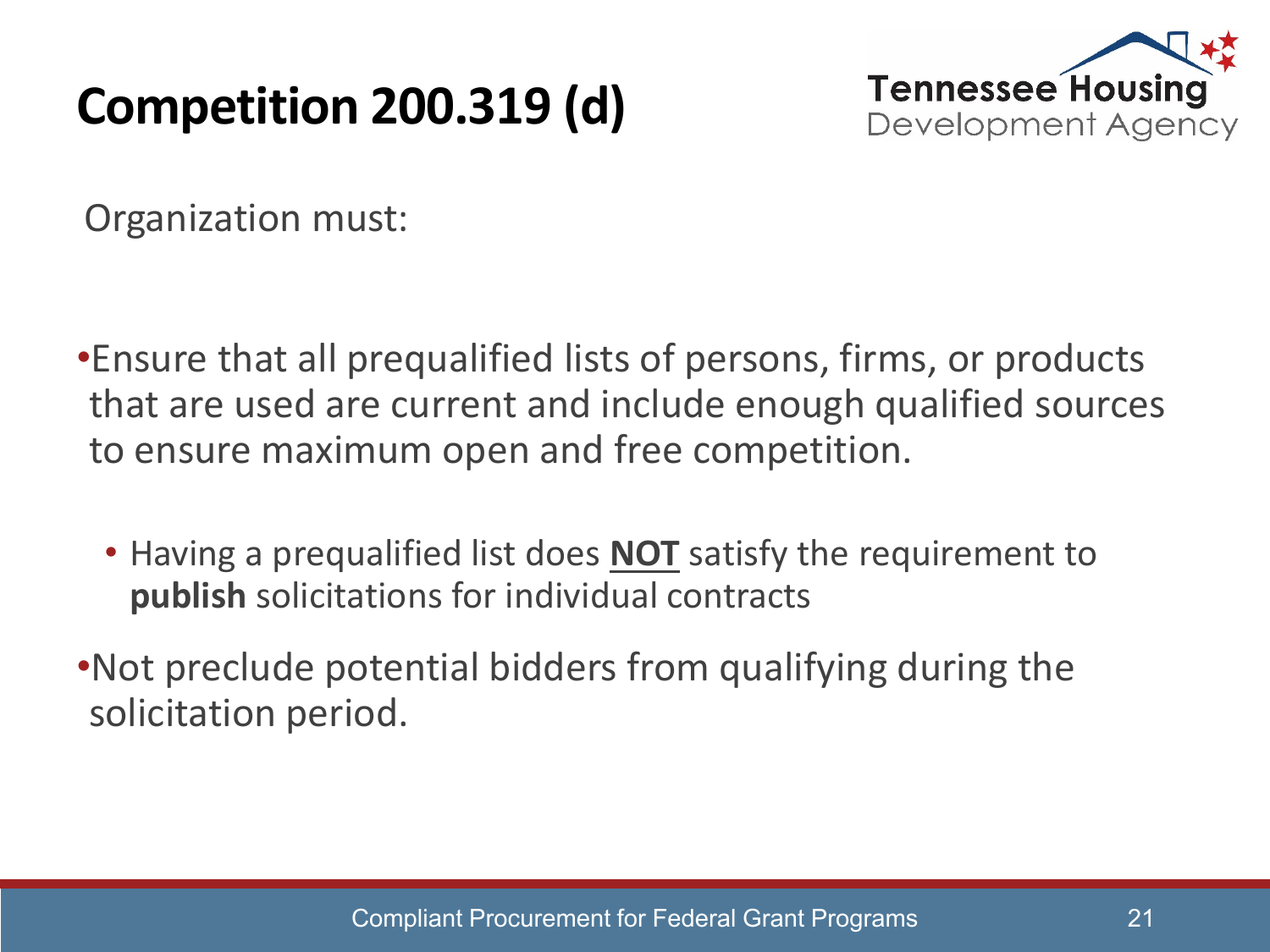

#### **Procurements without competition:**

- •Micro-purchases, \$3,500 or less, do not require competition or a cost/price analysis, but must be distributed equitably among qualified suppliers (to the extent practicable).
- •Micro-purchases may be awarded without soliciting competitive quotations if the non-Federal entity considers the price to be reasonable.
- •Micro purchases are cumulative over a grant term year.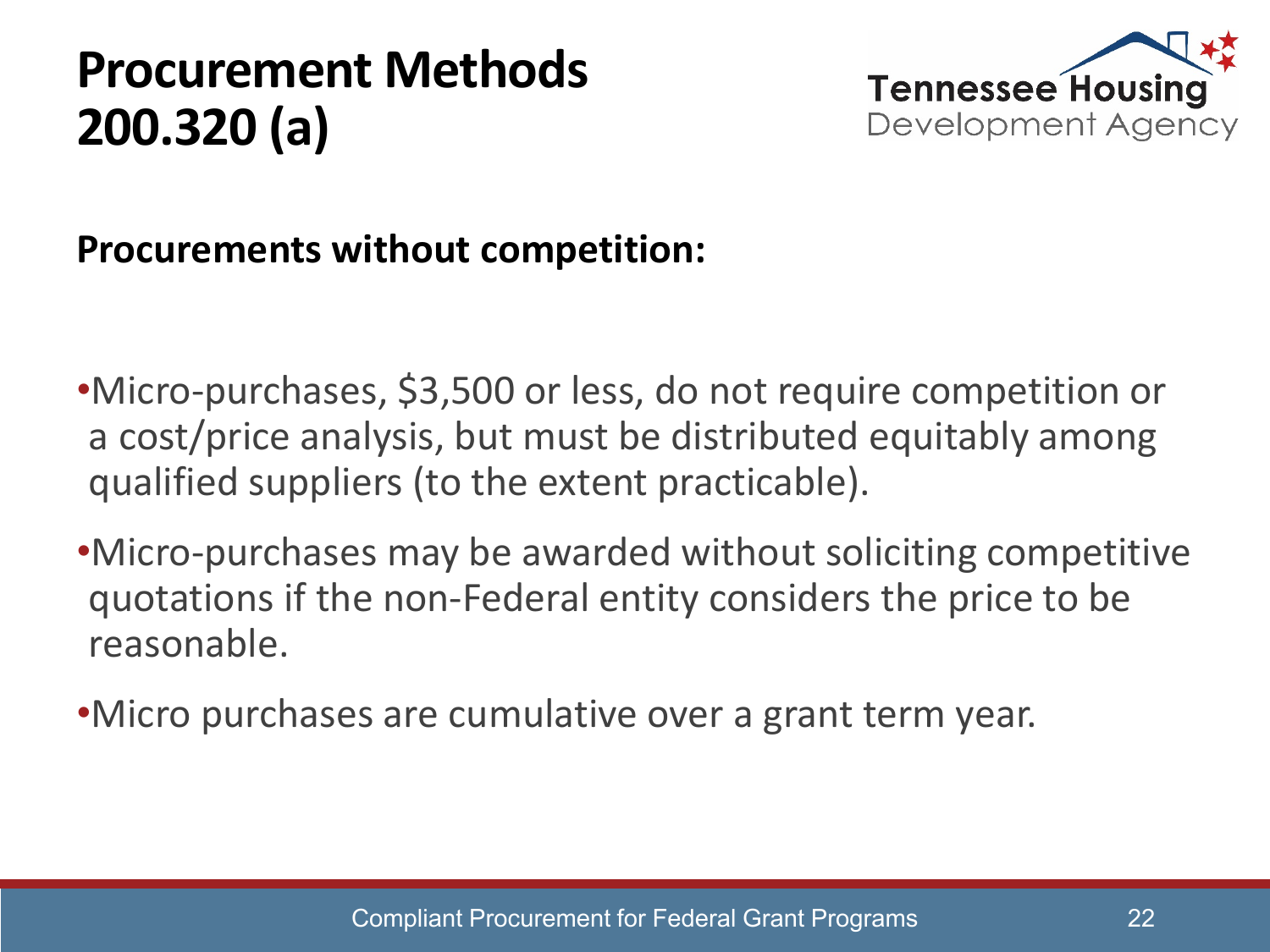

#### **Procurements requiring competition or cost-price analysis**

- •**Small purchases:** \$3,500-\$49,999, price and rate quotes must be obtained from an adequate number of qualified sources.
	- cost/price analysis required .
- •**Sealed Bids:** using firm fixed price contract, require formal advertising, 14 days prior to bid opening, three or more bidders must respond, and there is public opening of the bids at the grantee's primary place of business. **(All General Construction Contracts require a sealed bid process)**
- •**Competitive proposals:** used when sealed bids are not appropriate, requires advertising, includes a written method for conducting the technical evaluation, responses must be solicited from an adequate number of qualified sources, normally has more than one source submitting an offer and the award is either fixed price or cost reimbursable. (Non-construction purchases exceeding \$49,999)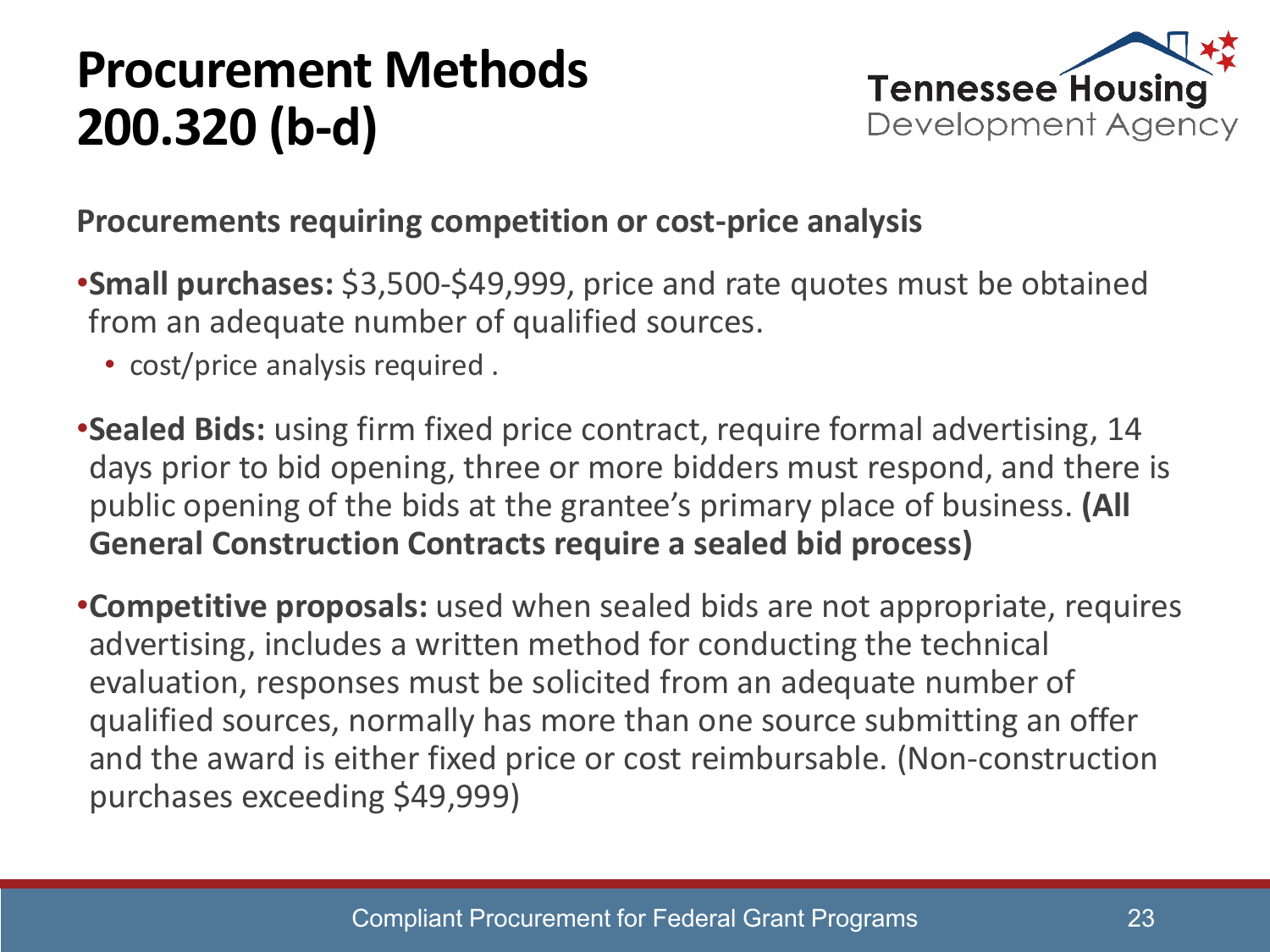### **Procurement Methods Small Purchases**



#### **Procurements requiring competition or cost-price analysis**

- •**Small purchases:** \$3,500-\$49,999, price and rate quotes must be obtained from an adequate number of qualified sources.
	- cost/price analysis required.
- •Small purchase procedures are those relatively simple and informal procurement methods for securing services, supplies, or other property that do not cost more than the Simplified Acquisition Threshold. If small purchase procedures are used, price or rate quotations must be obtained from an adequate number of qualified sources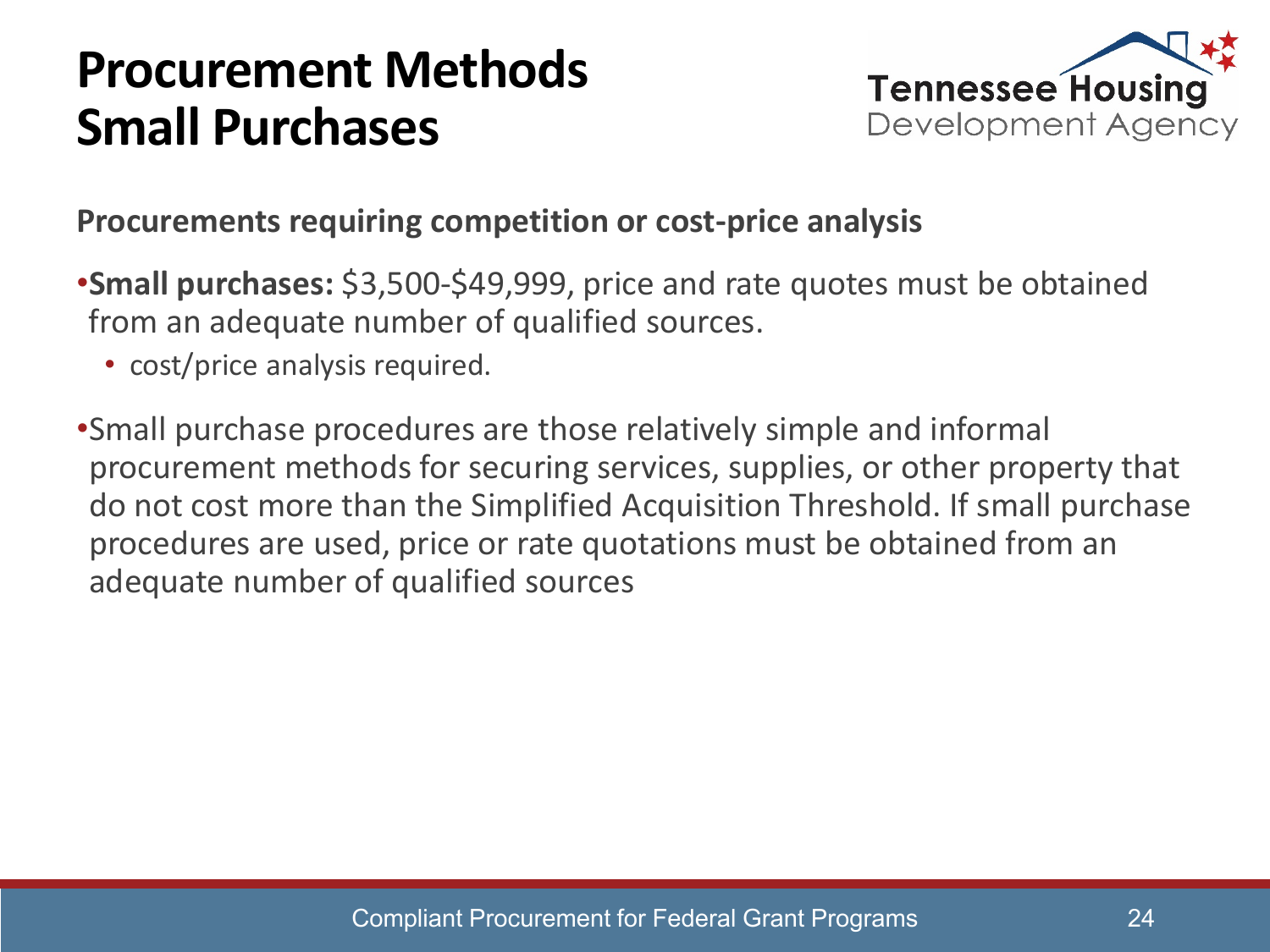

- •**Sealed Bids:** ) Procurement by sealed bids (formal advertising). Bids are publicly solicited and a firm fixed price contract (lump sum or unit price) is awarded to the responsible bidder whose bid, conforming with all the material terms and conditions of the invitation for bids, is the lowest in price. The sealed bid method is the required method for procuring construction.
- •In order for sealed bidding to be feasible, the following conditions should be present:
	- A complete, adequate, and realistic specification or purchase description is available;
	- Two or more responsible bidders are willing and able to compete effectively for the business; and
	- The procurement lends itself to a firm fixed price contract and the selection of the successful bidder can be made principally on the basis of price.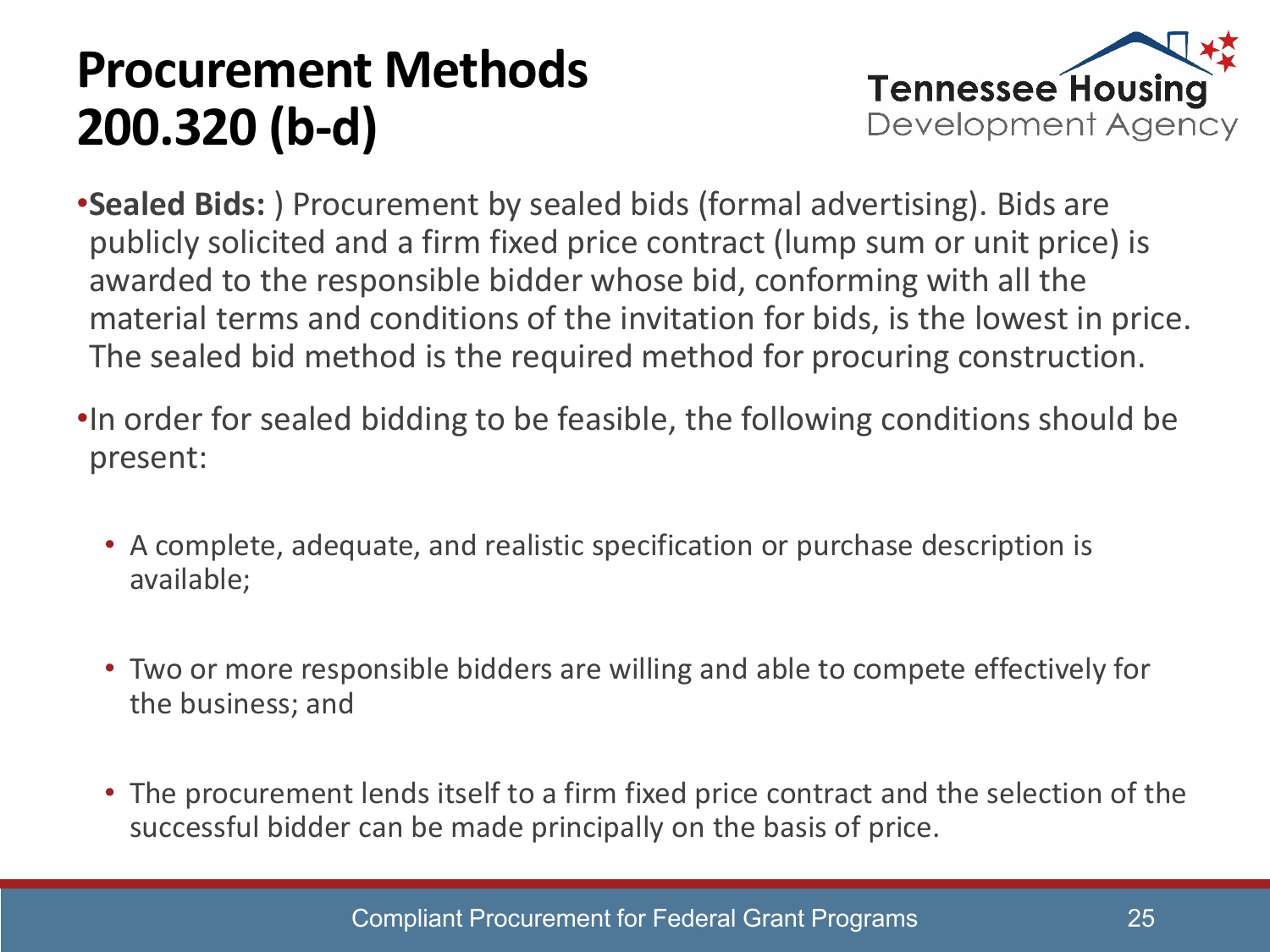

#### **Procurements requiring competition or cost-price analysis**

- •**Sealed Bids:** ) Cont,
- •If sealed bids are used, the following requirements apply:
	- Bids must be solicited from an adequate number of known suppliers, providing them sufficient response time prior to the date set for opening the bids, for local, and tribal governments, public housing authorities and non-profit orgainzations, the **invitation for bids must be publicly advertised**;
	- The invitation for bids, which will include any specifications and pertinent attachments, must define the items or services in order for the bidder to properly respond;
	- All bids will be opened at the time and place prescribed in the invitation for bids, and for local and tribal governments, the bids must be opened publicly;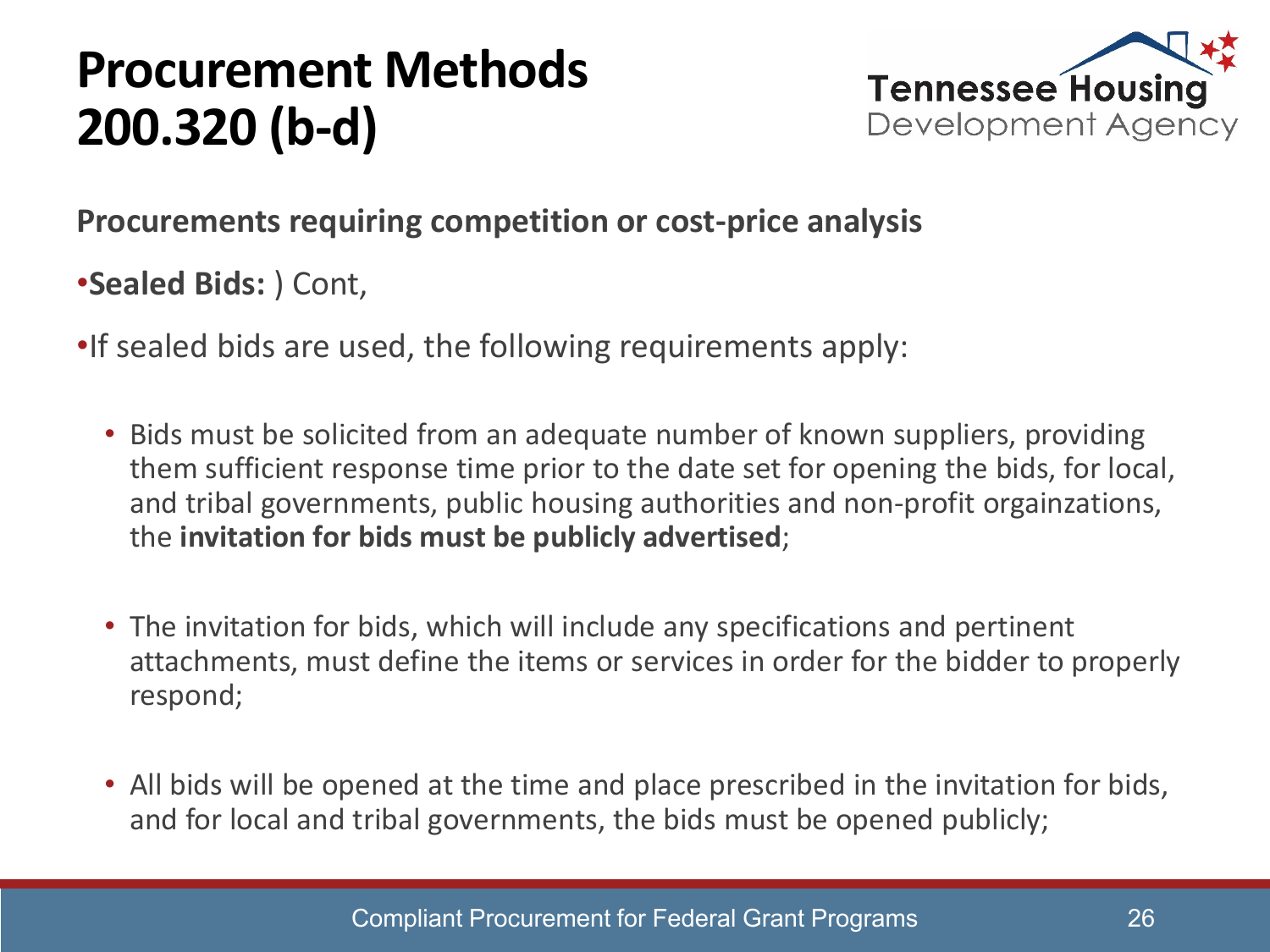

#### **Procurements requiring competition or cost-price analysis**

•**Sealed Bids:** ) Cont,

- •If sealed bids are used, the following requirements apply:
	- A firm fixed price contract award will be made in writing to the lowest responsive and responsible bidder. Where specified in bidding documents, factors such as discounts, transportation cost, and life cycle costs must be considered in determining which bid is lowest. Payment discounts will only be used to determine the low bid when prior experience indicates that such discounts are usually taken advantage of; and
	- Any or all bids may be rejected if there is a sound documented reason.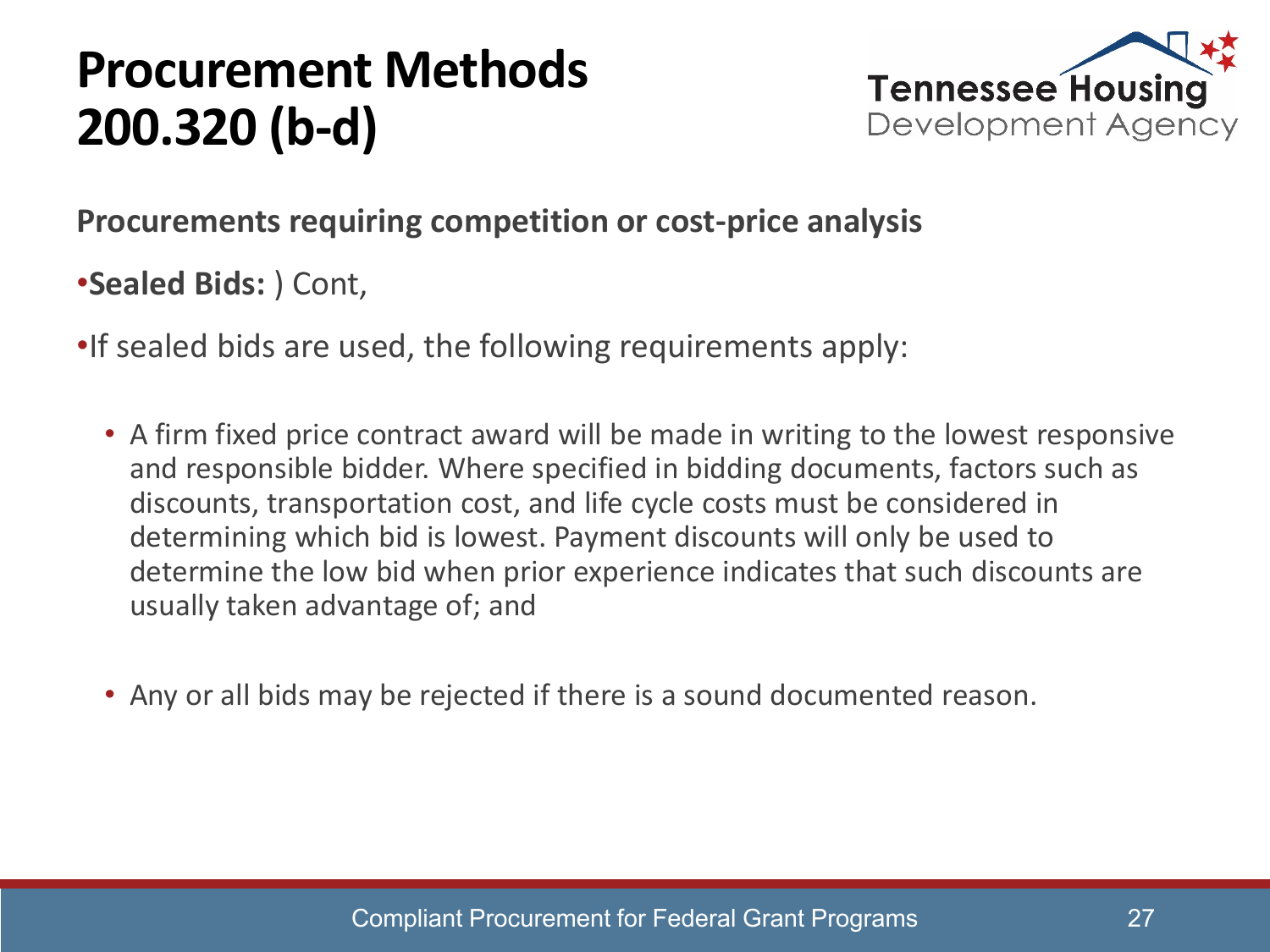

#### **Procurements requiring competition or cost-price analysis**

- •**Competitive proposals:** used when sealed bids are not appropriate, requires advertising, includes a written method for conducting the technical evaluation, responses must be solicited from an adequate number of qualified sources, normally has more than one source submitting an offer and the award is either fixed price or cost reimbursable. (Non-construction purchases exceeding \$49,999)
- •Requests for proposals must be publicized and identify all evaluation factors and their relative importance. Any response to publicized requests for proposals must be considered to the maximum extent practical;
	- Proposals must be solicited from an adequate number of qualified sources;
	- The non-Federal entity must have a written method for conducting technical evaluations of the proposals received and for selecting recipients;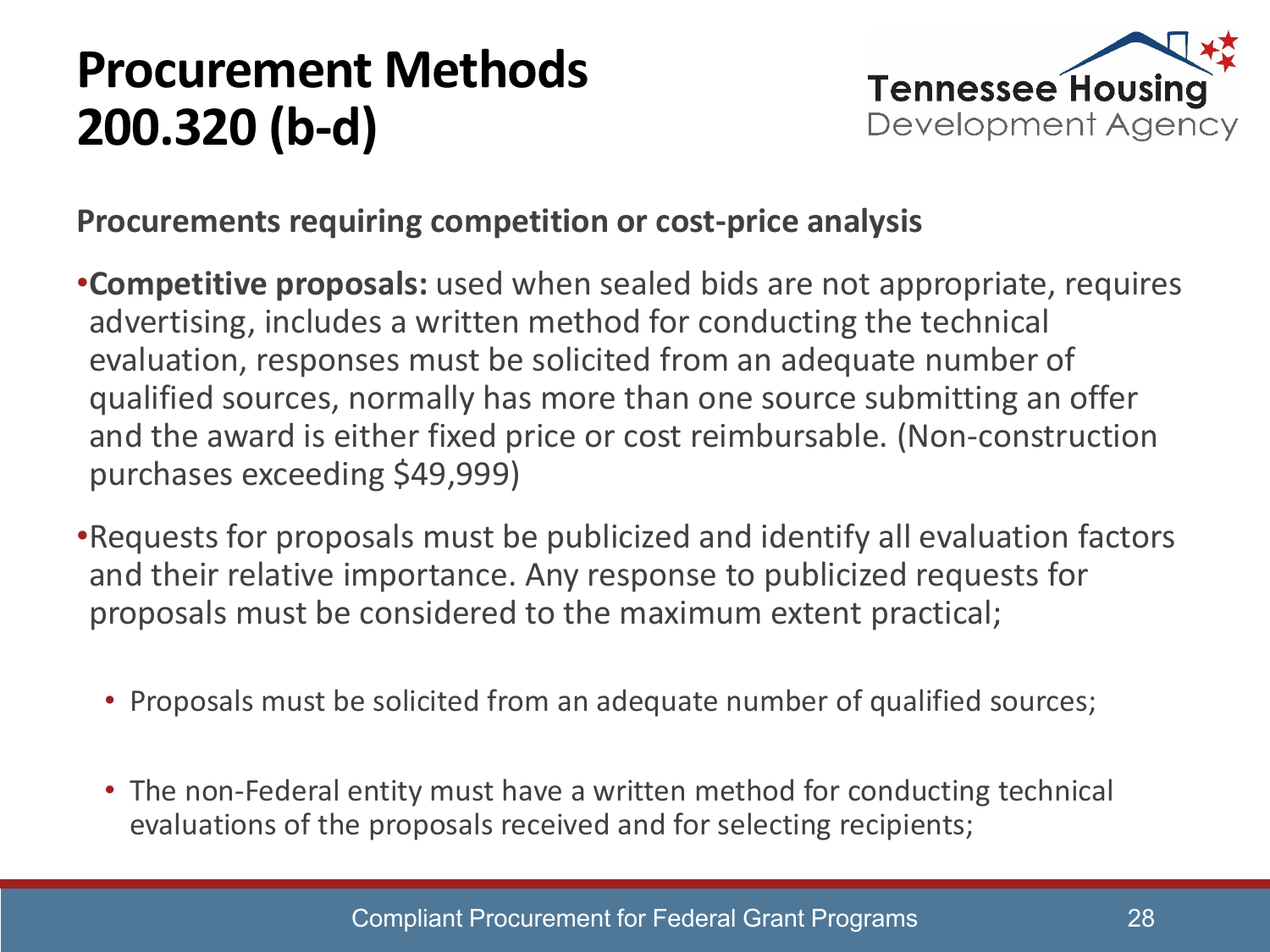

**Competitive Proposals Cont.** 

- Contracts must be awarded to the responsible firm whose proposal is most advantageous to the program, with price and other factors considered; and
- The non-Federal entity may use competitive proposal procedures for qualifications-based procurement of architectural/engineering (A/E) professional services whereby competitors' qualifications are evaluated and the most qualified competitor is selected, subject to negotiation of fair and reasonable compensation. The method, where price is not used as a selection factor, can only be used in procurement of A/E professional services. It cannot be used to purchase other types of services though A/E firms are a potential source to perform the proposed effort.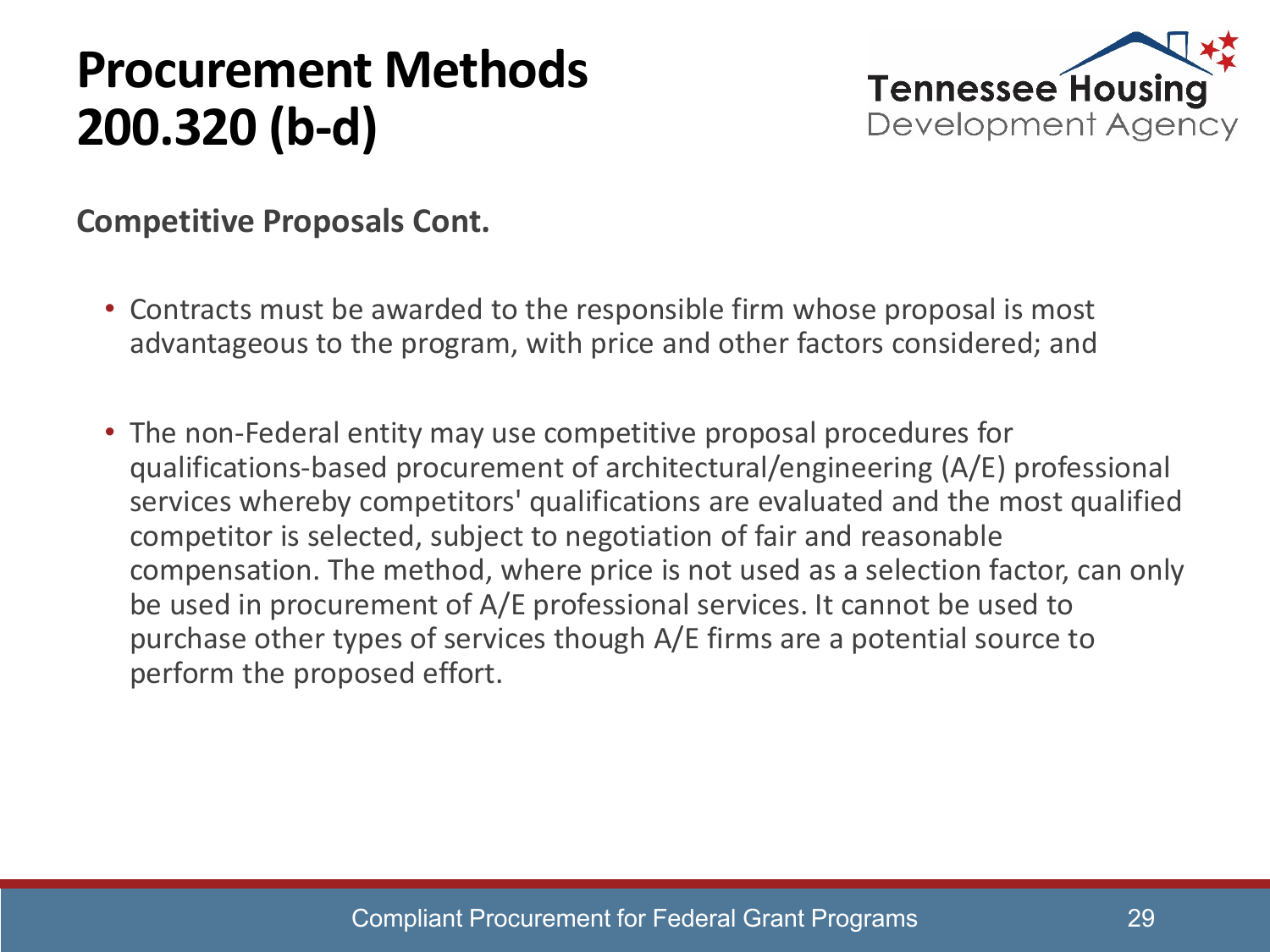

- •**Procurement by noncompetitive proposal; Sole Source:** is used when the items are only available from a single source. One or more of the following must apply:
	- The item is available only from a single source;
	- The public exigency or emergency for the requirement will not permit a delay resulting from competitive solicitation;
	- THDA expressly authorizes noncompetitive proposals in response to a written request from the non-Federal entity; or
	- After solicitation of a number of sources, competition is determined inadequate.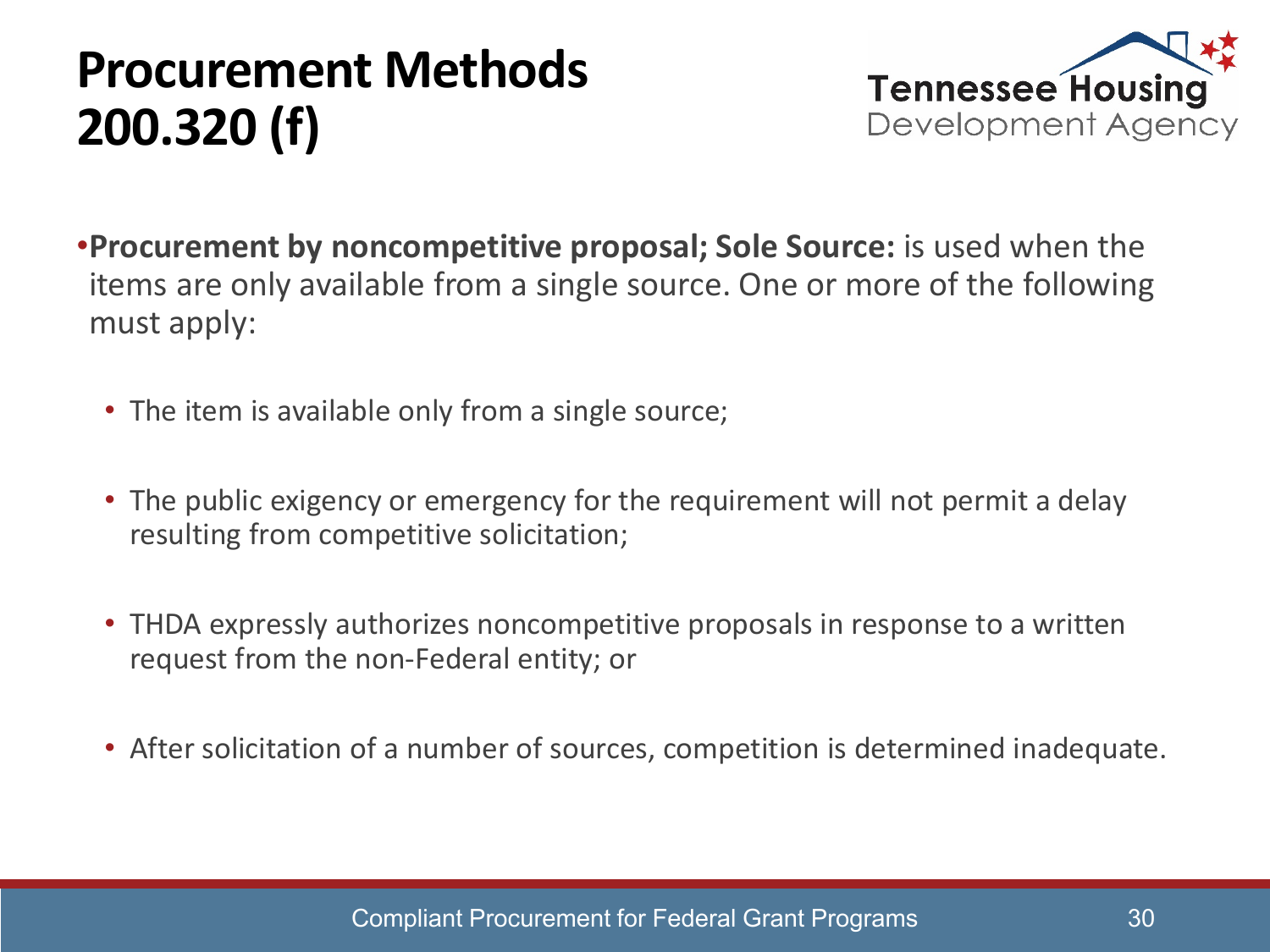### **Procurement Limits**



| <b>Micro</b>               | <b>Small</b>                       | Simplified<br>Acquisition<br>Threshold /<br>Construction | Simplified<br>Acquisition<br>Threshold /<br>Non-<br>Construction | <b>Sole Source</b>                    |
|----------------------------|------------------------------------|----------------------------------------------------------|------------------------------------------------------------------|---------------------------------------|
| $<$ \$3,500                | \$3,500 - \$49,999                 | $=$ >\$10,000                                            | $=$ >\$50,000                                                    | Unique                                |
| No quotations              | Rate quotations                    | <b>Sealed Bids</b>                                       | Fixed price or cost<br>reimbursement                             | Public emergency<br>or no competition |
| Equitable<br>distributions | Cost or price<br>analysis required | Price is a major<br>factor                               | <b>RFP with</b><br>evaluation<br>methods                         | Authorized by<br>agency               |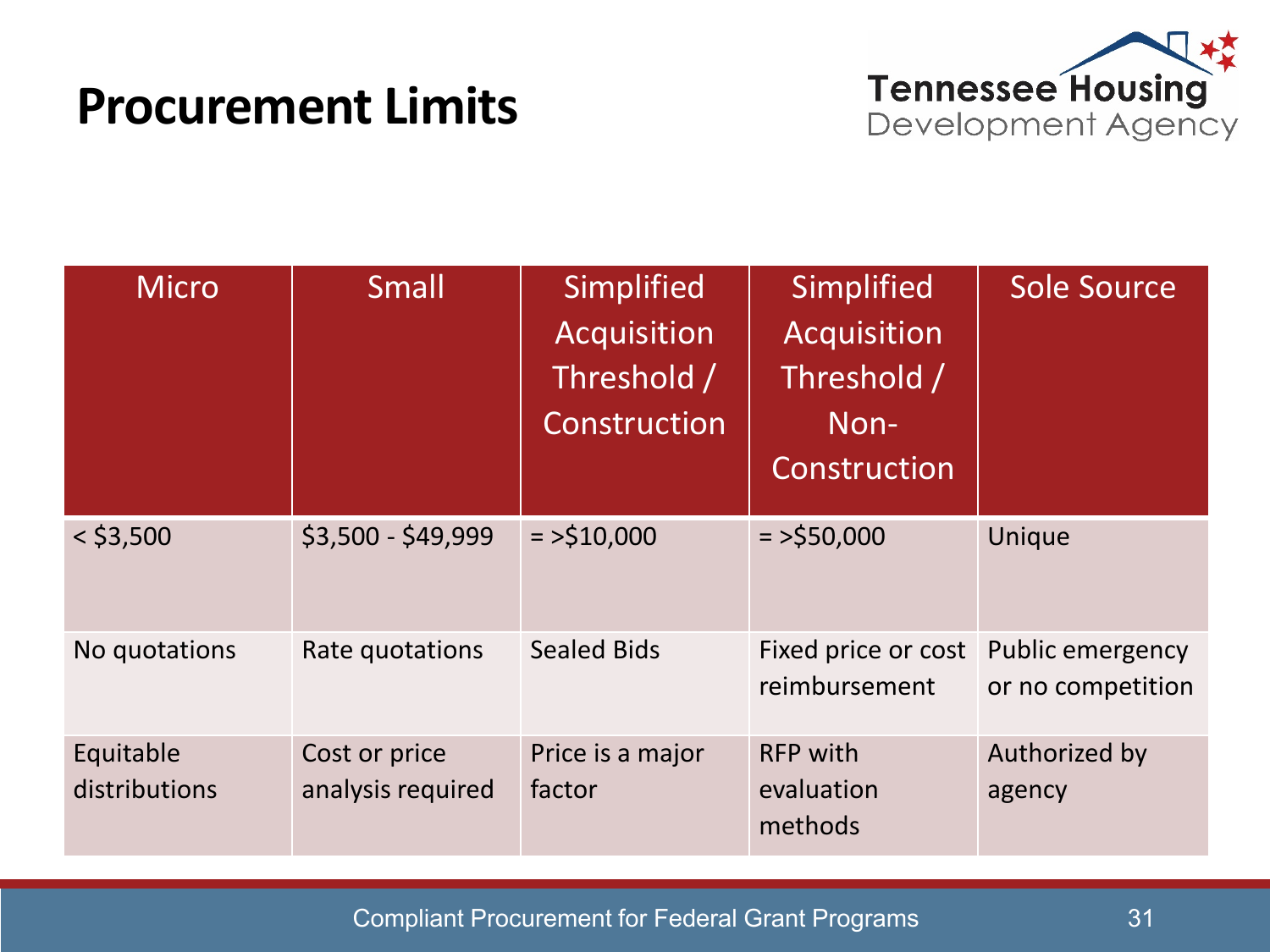### **Notes on Procurement Methods 200.320**



•Strategic Sourcing and Shared Services

- Requirements for competition may be applied in the methods of procurement in broader procurement decisions in order to leverage strategic sourcing agreement, shared services arrangement, or other practices that result in more efficient use of the funds (200.318 d)
- •The Uniform Guidance procurement standards only apply to goods and services that are directly charged to a Federal award, including subrecipients of Federal awards.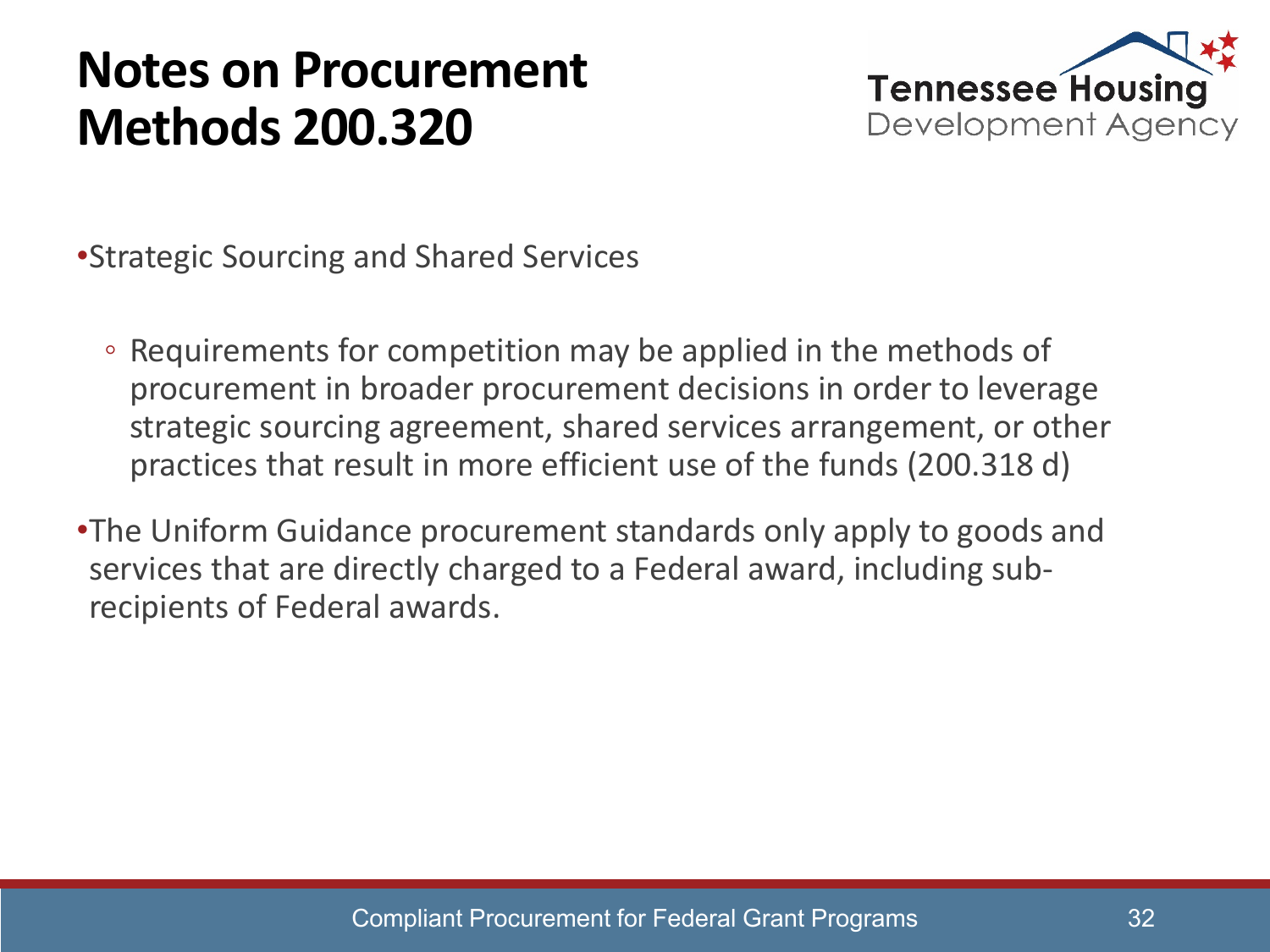# **Solicitation and Contract Types**



- •Intergovernmental Agreements
- •Informal Solicitation
- •Sealed Bids
- •Indefinite Delivery Indefinite Quantity (IDIQ) (can be used with sealed bids)
- •Firm Fixed Price (Preferred)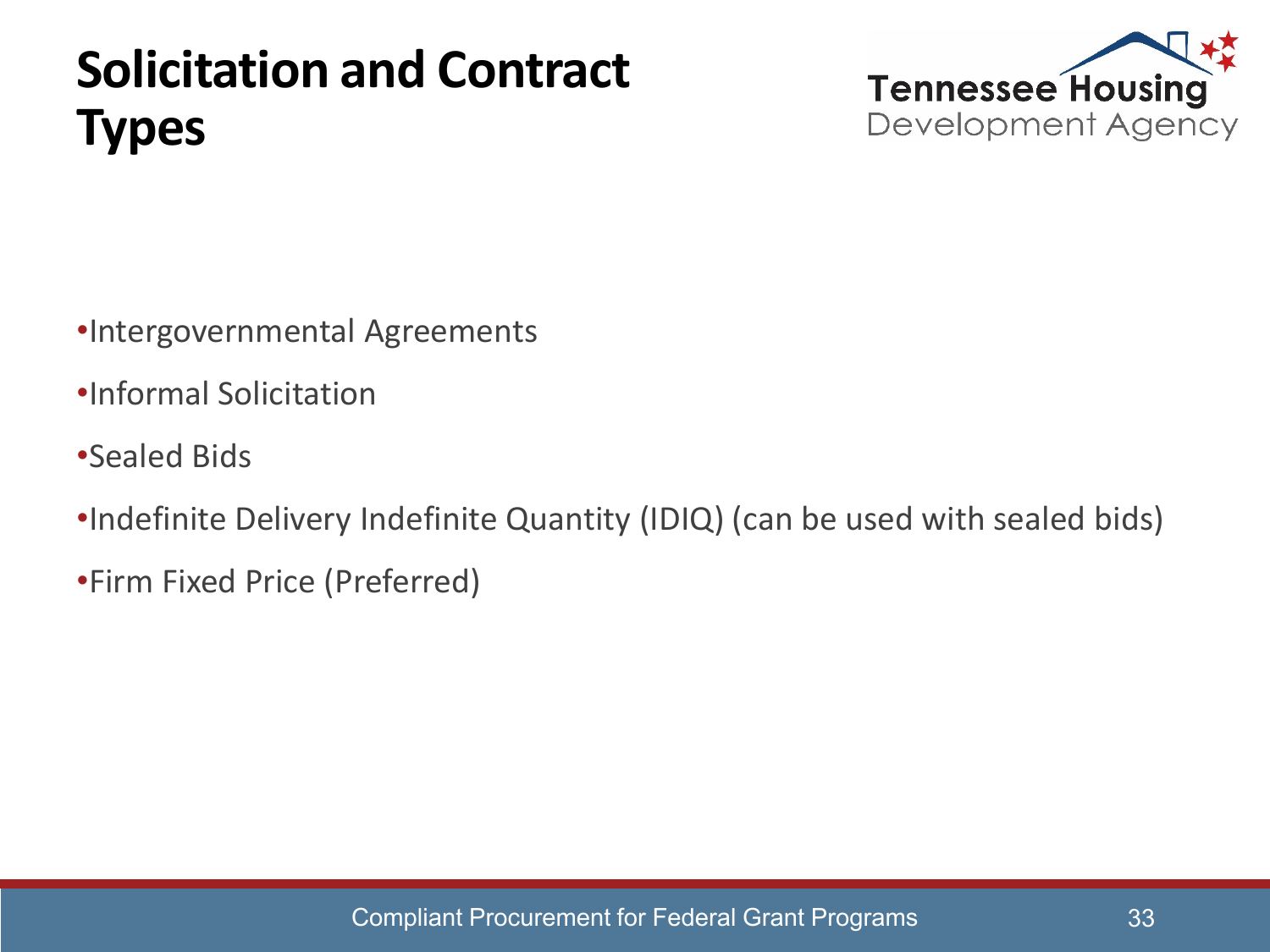# **Procurement and Affirmative Action 200.321**



- •Small and Minority Businesses, Women-Owned Businesses, and Labor Surplus Area Firms
- •Organization must take the following affirmative steps to ensure these firms are used when possible:
	- Place qualified small, minority, and woman-owned businesses on solicitation lists
	- Assure that such businesses are solicited when they are potential sources
	- Divide total requirement, when economically feasible, into smaller tasks or quantities to permit maximum participation by such businesses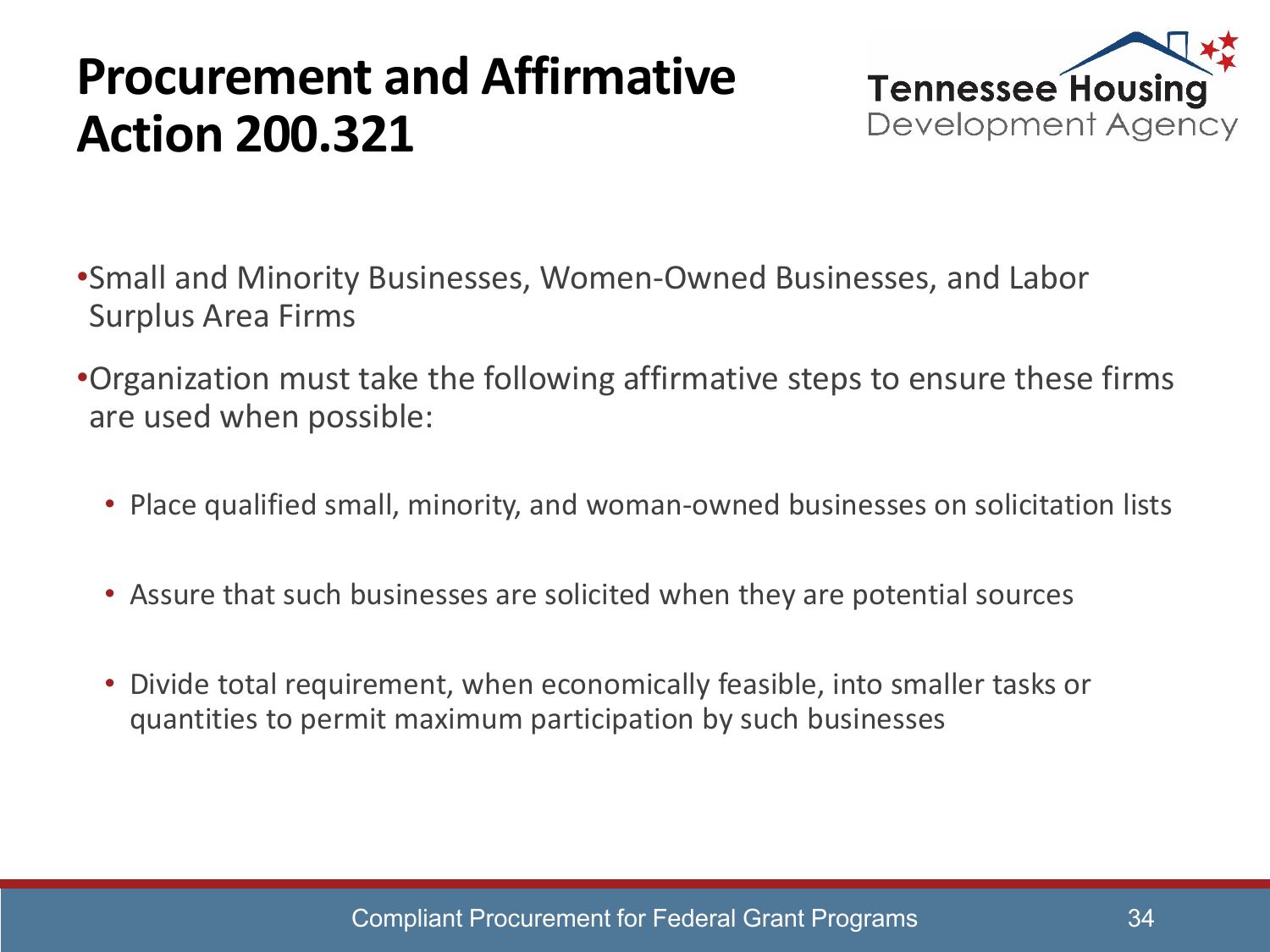# **Procurement and Affirmative Action 200.321**



- •Small and Minority Businesses, Women-Owned Businesses, and Labor Surplus Area Firms
- •Organization must take the following affirmative steps to ensure these firms are used when possible:
	- Establish delivery schedules, where requirements permit, which encourage such businesses to respond
	- Use service and assistance from such organizations as SBA, Minority Business Development Agency of the Department of Commerce, and
	- Require prime contractors to take the same affirmative steps.
	- State Diversity Directory: available at THDA.org [Here](https://tn.diversitysoftware.com/?TN=tn)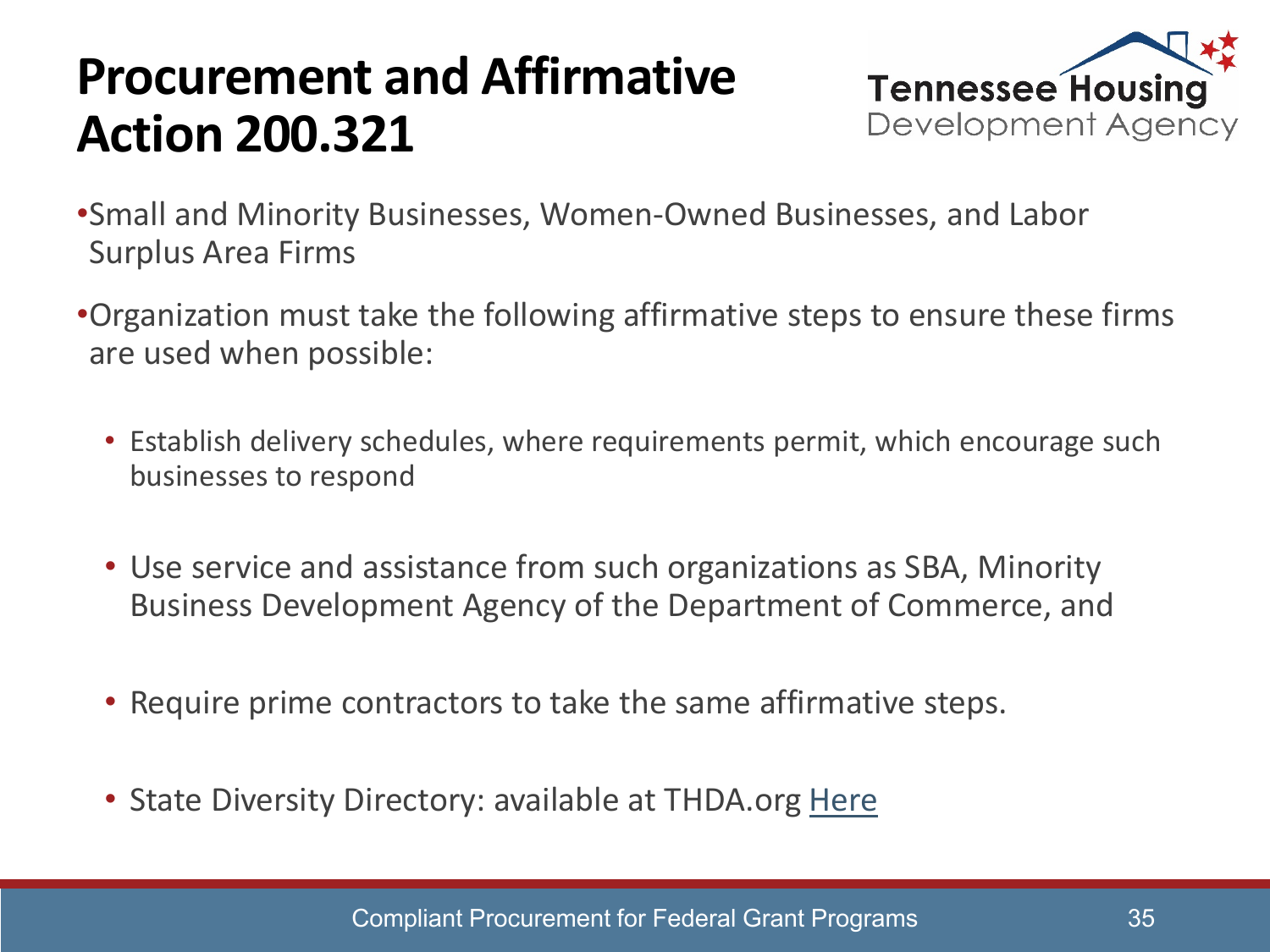#### **Procurement Review**



•Organization **must** make available for review, upon request, technical specifications, solicitation materials including proof of publication, bid documents and bid tabs for all solicitations and procurements within 24 hours when requested by THDA.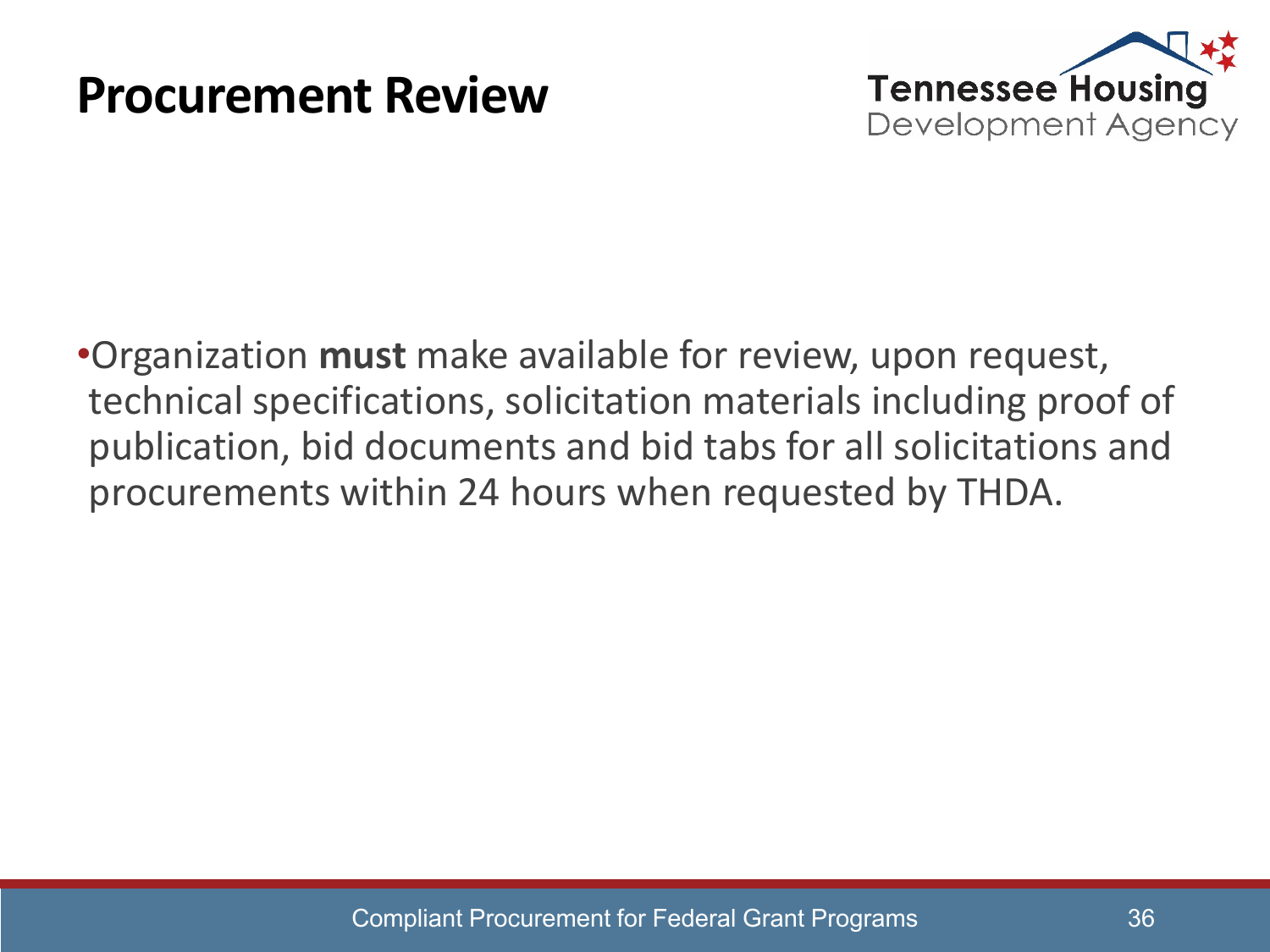# **Bonding Requirement 200.325**



- •Bonding may be required for construction/rehabilitation contracts/subcontracts exceeding the Simplified Acquisition Threshold to ensure that the Federal interest in the procurement is adequately protected. Minimum requirements:
	- A bid guarantee equal to 5% of the bid price to ensure that the successful bidder will enter into a binding agreement for the work.
	- A performance bond to secure fulfillment of the contractor's obligations for 100% of the contract price.
	- A 100% payment bond to assure payment as required by law of all persons supplying labor and materials in performance of work specified in the contract.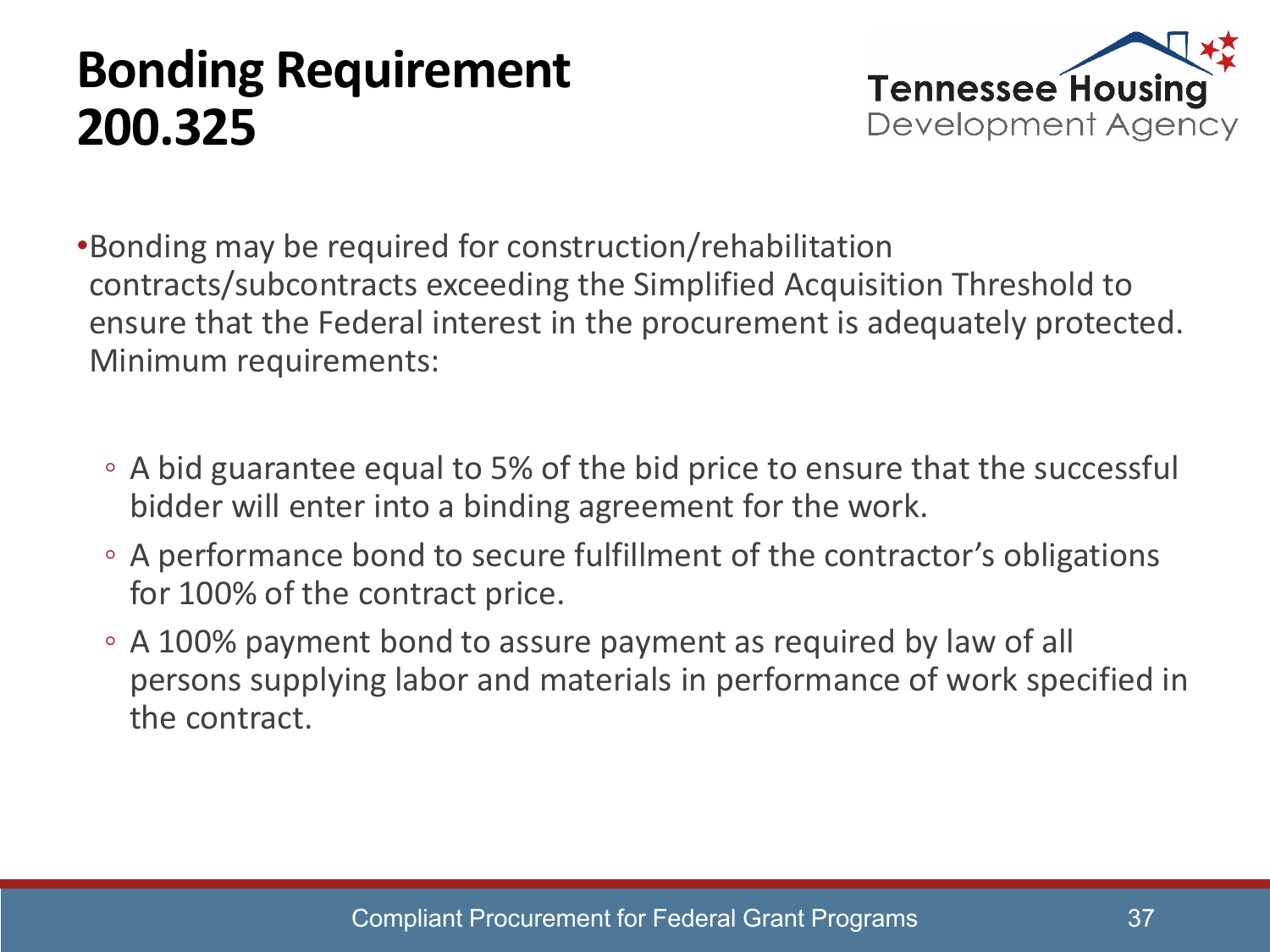# **Contract Provisions 200.326 Appendix II to Part 200**



Non-Federal entity's contracts must contain applicable provisions described in Appendix II of Part 200 – Contract Provisions for non-Federal Entity Contracts Under Federal Awards.

•Contracts in excess of \$49,999 must address administrative, contractual, or legal remedies in instances where contractors violate or breach contract terms, and provide for such sanctions and penalties as appropriate.

•Contracts >\$10,000 must address termination for cause and for **convenience** by the non-Federal entity including the manner by which it will be effected and the basis for settlement.

•Equal Employment Opportunity (all federally assisted construction contracts).

•Davis-Bacon Act (when applicable for 12 units or more).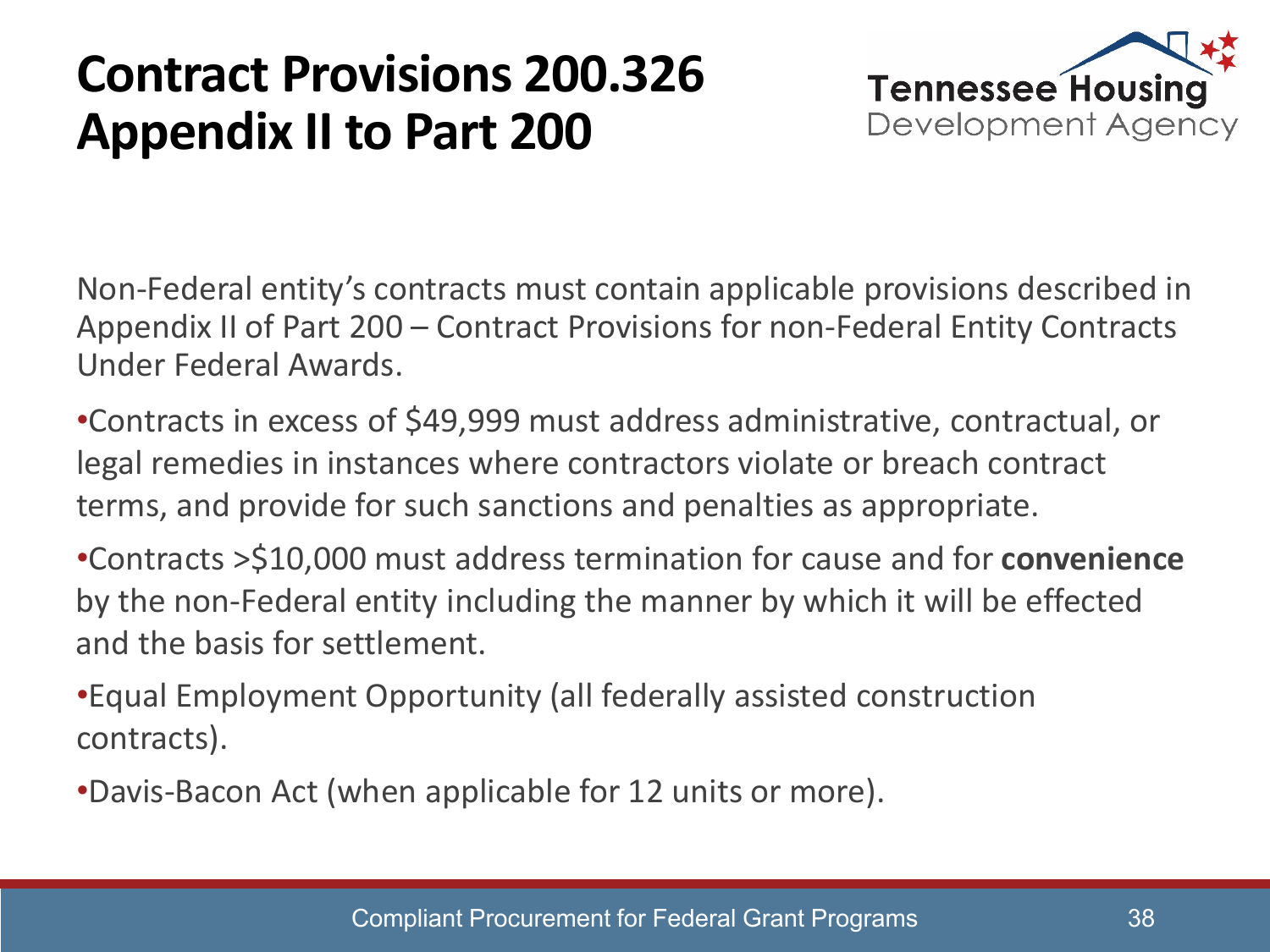# **Contract Provisions 200.326 Appendix II to Part 200 Cont.**



•Contract Work Hours and Safety Standards (>\$100,000 where mechanics or laborers).

•Rights to Inventions Made Under a Contract or Agreement.

•Clean Air Act and Federal Water Pollution Control Act (>\$150,000).

•Byrd Anti-Lobbying Amendment (>\$100,000).

•Debarment and Suspension.